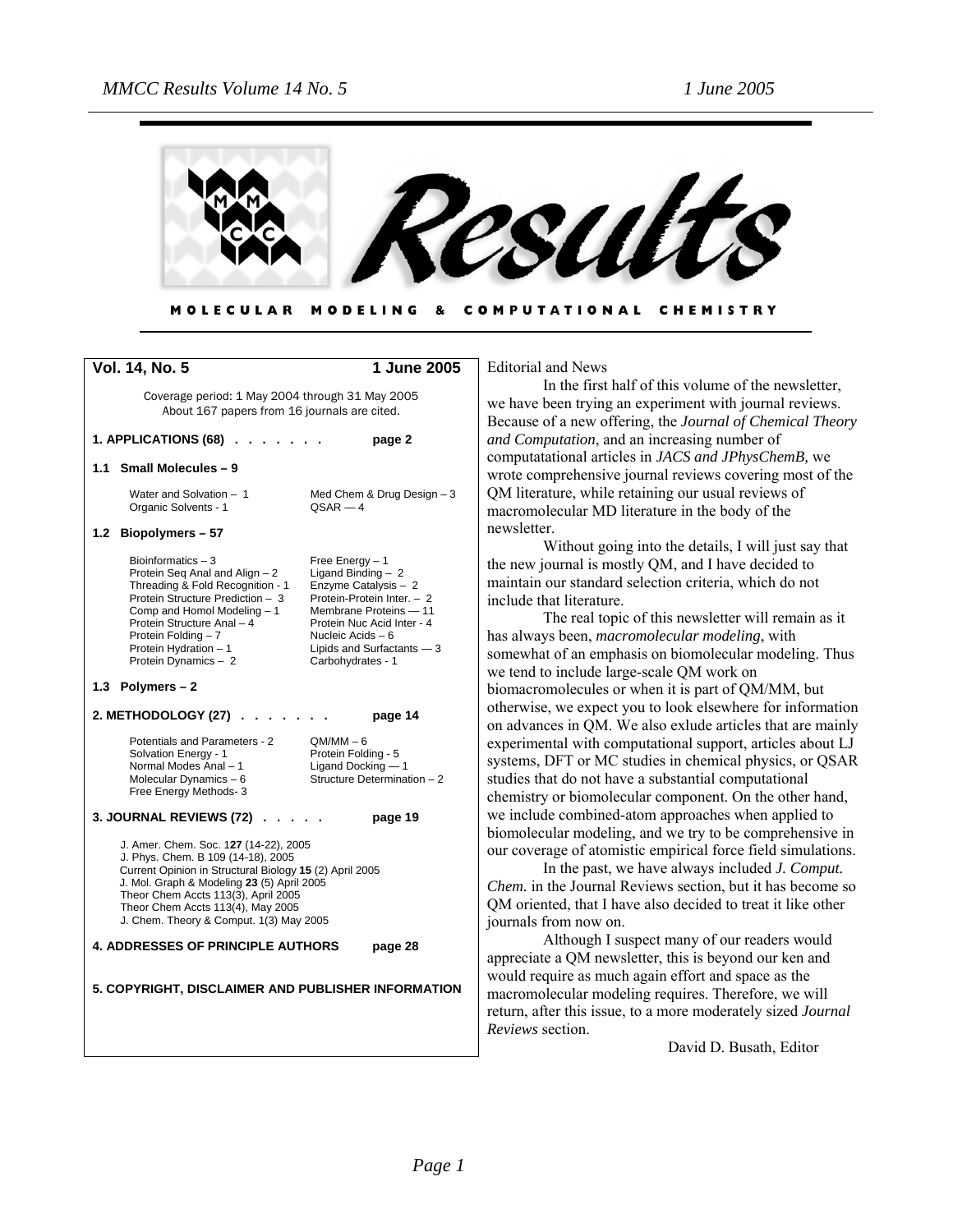# **1. APPLICATIONS**

1.1. *Small Molecules*

# **Water and Solvation**

**A molecular-dynamics study of a model SN1 dissociation reaction at the water liquid/vapor interface.**  N. Winter and I. Benjamin\* [U Calif Santa Cruz] *J. Chem. Phys.* **122,** 18471701-18471710 (2005) The removal of Cl- from tert-butylchloride, leaving behind a butyl+, has a transmission coefficient of 0.49 in bulk and 0.05 above the Gibbs surface at the liquid-vapor interface. The 10x reduction "despite the lower friction is shown to be due to slow vibrational relaxation."

# **Organic Solvents**

**Rheological and structural studies of liquid decane, hexadecane, and tetracosane under planar elongational flow using nonequilibrium molecular-dynamics simulations.** 

C. Baig, B.J. Edwards\* [U Tennessee], D.J. Keffer, and H.D. Cochran

*J. Chem. Phys.* **122,** 184906101-184906111 (2005)

MD simulations explore the structural behaviors of the four title alkanes, identifying two types of elongation viscosity that converge in Newtonian flow. Nematic (aligned elongated) structure is observed at high elongation rates.

# **Medicinal Chemistry and Drug Design**

**Comparative molecular dynamics simulations of HIV-1 integrase and the T66I/M154I mutant: binding modes and drug resistance to a diketo acid inhibitor.**

A. Brigo, K.W. Lee, F. Fogolari, G.I. Mustata, and J.M. Briggs\* [U Houston]

*Proteins* **59***,* 723-741 (2005)

Detailed analysis of MD simulations and MM/PBSA calculations on HIV integrase and one of its double mutants in complex with several inhibitors reveals new insights in modes of binding and possible mechanisms of inhibition.

**MMCC Results**  David Busath, Ed. 706 Sunny Lane Orem, UT 84058 Tel. (801) 422-8753 Fax (801) 422-0700 e-mail: *mmcc@itsnet.com David Busath, M.D., Professor, Dept. of Physiology and Dev. Biol. Brigham Young Univ., Provo, UT* **Editor Emeritus: Bruce Gelin, Ph.D.**  *Dr. Gelin was founder of MMCC Results and edited volumes 1-6. MMCC Results* (ISSN 1061-6381) is published ten times per year at the beginning of each month except January and August by the independent business, MMCC Results. Mention of software, hardware, or other products is for informational purposes only and does not constitute an endorsement or recommendation by MMCC Results nor by the authors of the paper cited. All product names are the trademarks or registered symbols of their respective holders. Marginal symbols indicate that the authors acknowledged the use of a software package from a commercial sourse. **A** refers to Accelrys Inc. and **T** to Tripos Inc. Other companies are denoted by their name in a box. Papers of special interest are marked by an exclamation point. Copyright © 2005 MMCC Results *Associate Editor: Thomas Cheatham Univ. of Utah, Salt Lake City, UT Assistant Editors: Alan C. Cheng Pfizer Global R&D, Cambridge, MA Anston Feenstra Vrije Univ., Amsterdam, Netherlands R. Nageswara Ramireddy Genomik Design Pharmaceuticals Pvt. Ltd. Hyderabad, India*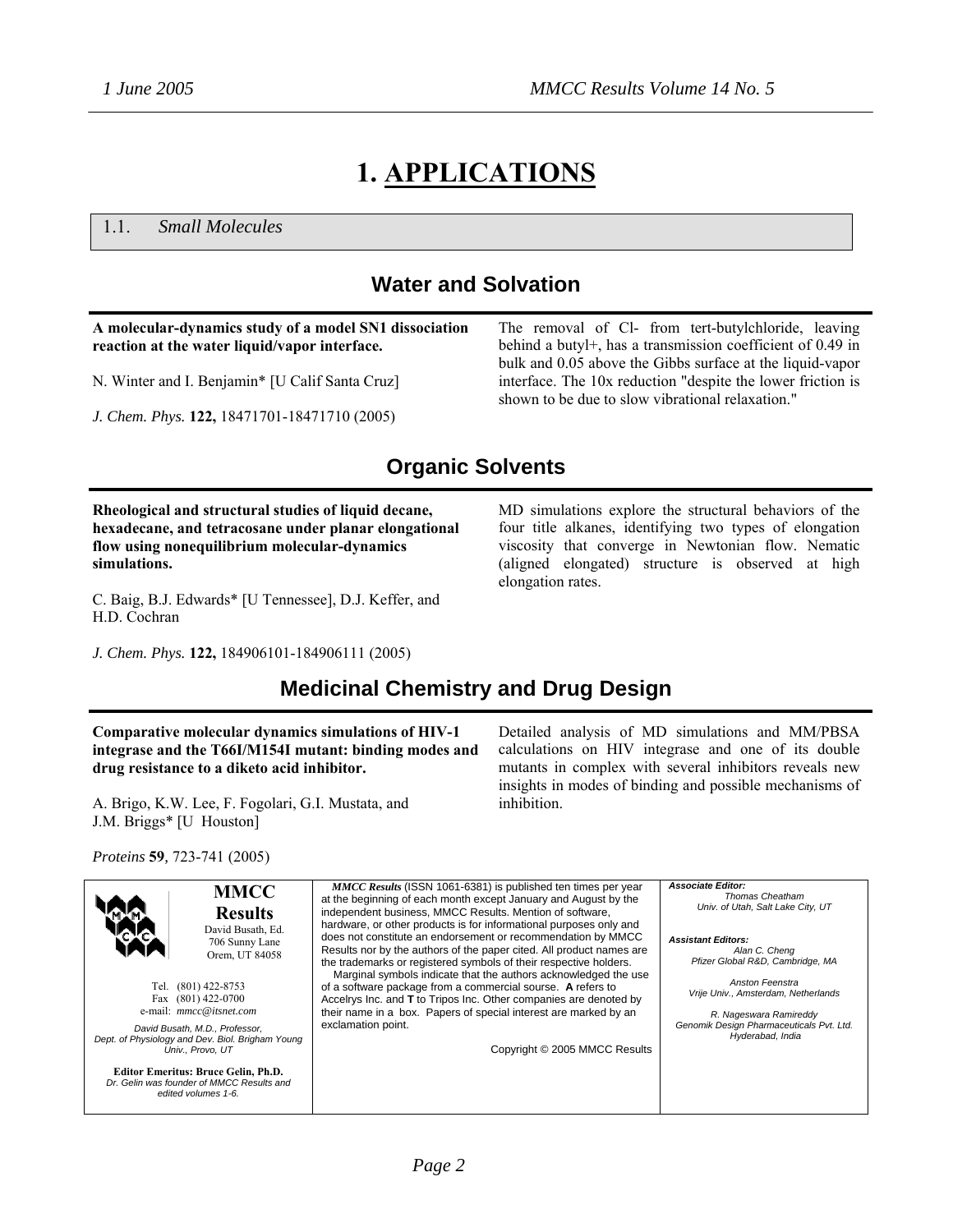**T**

**T**

A detailed comparison between MM and QM MD simulations of *trans* and *cis* protonated nicotine is presented. Striking similarities as well as differences are

Medicinal Chemistry and Drug Design (cont'd)

**Protonation-induced stereoisomerism in nicotine: Conformational studies using classical (AMBER) and ab**

**initio (Car–Parrinello) molecular dynamics.**

### P.S. Hammond\* [Targacept], Y. Wu, R. Harris, T.J. Minehardt, R. Car, and J.D. Schmitt *J. Comput.-Aid. Molec. Design* **19***,* 1-15 (2004) reported. **Antimycobacterial activity of new 3-substituted 5- (pyridin-4-yl)-3***H***-1,3,4-oxadiazol-2-one and 2-thione derivatives: Preliminary molecular modeling investigations.**  M.G. Mamolo\* [U Trieste], D. Zampieri, L. Vio, M. Fermeglia, M. Ferrone, S. Pric, G. Scialino, and E. Banfi *Bioorg. Med. Chem*. **13**, 3797-3809 (2005) Oxadiazolone derivatives showed antimycobacterial activity against the tested strain of Mycobacterium tuberculosis H37Rv. Molecular modeling investigations showed that the active compounds interact at the active site of the mycobacterial cytochrome P450-dependent sterol 14α-demethylase in the sterol biosynthesis pathway. The binding free energy values of these compounds are in good agreement with their MIC values. **Quantitative Structure-Activity Relations Predictive three-dimensional quantitative structureactivity relationship of cytochrome P450 1A2 inhibitors.**  L.E. Korhonen\* [U Kuopio], M. Rahnasto, N.J. Mähönen, C. Wittekindt, A. Poso, R.O. Juvonen, and H. Raunio *J. Med. Chem.* **48**, 3808-3815 (2005) Fifty-two compounds assayed to inhibit CYP1A2 at between 2.3uM and 40mM were used to derive CoMFA and GRID/GOLPE models of CYP1A2. **AFMoC enhances predictivity of 3D QSAR: A case study with DOXP-reductoisomerase.**  K. Silber, P. Heidler, T. Kurz, and G. Klebe\* [Philipps U] *J. Med. Chem.* **48**, 3547 –3563 (2005) The new AFMoC (adaptation of fields for molecular comparison) allows inclusion of protein binding site 3D structure into 3D QSAR modeling. **Proteins Markovian 3D-QSAR with spherically-truncated average electrostatic potentials**. L. Saı́z-Urra, H. González-Dı́az\* [U Santiago de Compostela], and E. Uriarte *Bioorg. Med. Chem*. **13,** 3641-3647 (2005) The Markov chain model approach was used to evaluate the electrostatic potentials from spatial distribution of charges within the protein backbone. The average electrostatic potentials are used to predict protein properties. The effects of abrupt, shifting, force shifting, and switching truncation functions on 3D-QSAR models in classifying 26 proteins were studied. MC results were fairly robust for different truncation schemes and  $r<sub>off</sub>$ values.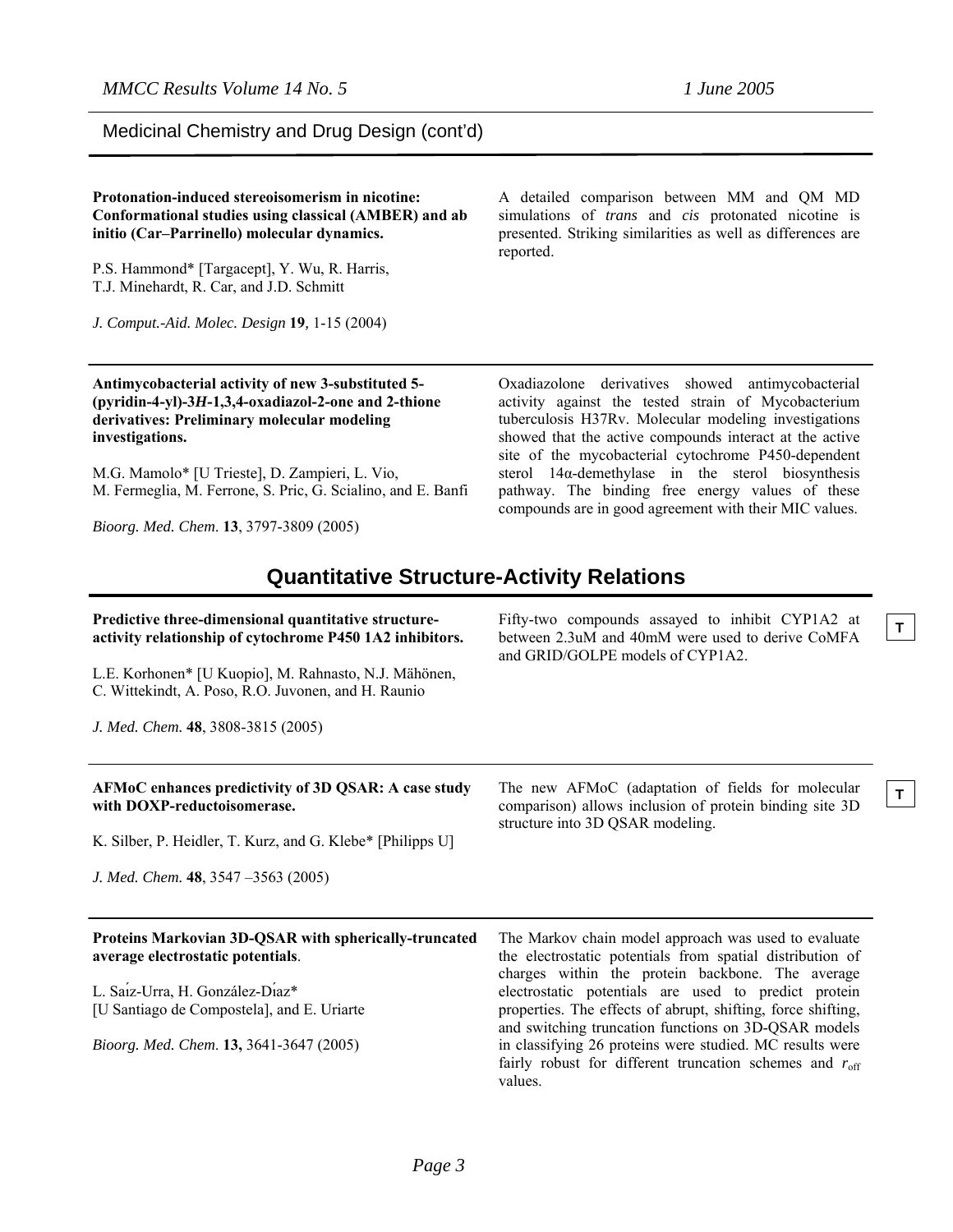### Quantitative Structure-Activity Relationships (cont'd)

**The role of hydrophobic properties of chemicals in promoting allosteric reactions.** 

M.B. Suresh, A. Kurup, R.P. Verma, and C. Hansch\* [Pomona College]

*Bioorg. Med. Chem*. **13**, 3737-3762 (2005)

The role of hydrophobic properties of chemicals in promoting allosteric reactions was explored via log *P* with 50 QSAR equations. The best QSAR model was found to be  $log(1/C) = -a \cdot log(P) + b \cdot log(P^2) + constant$ .

### 1.2. *Biopolymers*

# **Bioinformatics**

#### **Incorporating hidden Markov models for identifying protein kinase-specific phosphorylation sites.**  H.-D. Huang\* [Natl Chiao Tung U], T.-Y. Lee, S.-W. Tzeng, L.-C. Wu, J.-T. Horng\* [Natl Central U], A.-P. Tsou, and K.-T. Huang *J. Comput. Chem.* **26,** 1032-1041 (2005) Based on currently known phosphorylation sites and their kinases, a Web-based tool was constructed to identify unknown sites and the kinases that would phosphorylate them. **Application of InChI to curate, index, and query 3-D structures.** M.D. Prasanna, J. Vondrasek, A. Wlodawer, and T.N. Bhat\* [NIST] *Proteins* **60***,* 1-4 (2005) The indexation of the HIV structural database using the UIPAC International Chemical Identifier and an example query are described. **Universal biases in protein composition of model prokaryotes.** G. Pascal\* [Genoscope], C. Médigue, and A. Danchin\* [Pasteur] Correspondence analysis of three microbial genomes (*E. coli*, *B. subtilis* and *M. jannaschii*) and shows hydropathy is linked to membrane integration and orphan proteins are relatively high in aromatic content.

*Proteins* **60***,* 27-35 (2005)

# **Protein Sequence Analysis and Alignment**

### **Structure alignment via Delaunay tetrahedralization.**

J. Roach\* [U N Carol], S. Sharma, M. Kapustina, and J. Charles W. Carter

*Proteins* **60***,* 66-81 (2005)

Tessellation-based geometric descriptor strings form the basis for a new structural alignment method that largely eliminates the need for rigid-body transformations and fitting. Application to aminoacyl-tRNA synthases, separate known structural classes, sub-classes, and free and bound structures. Possibilities for general structure analysis, *e.g.* simulations, are discussed.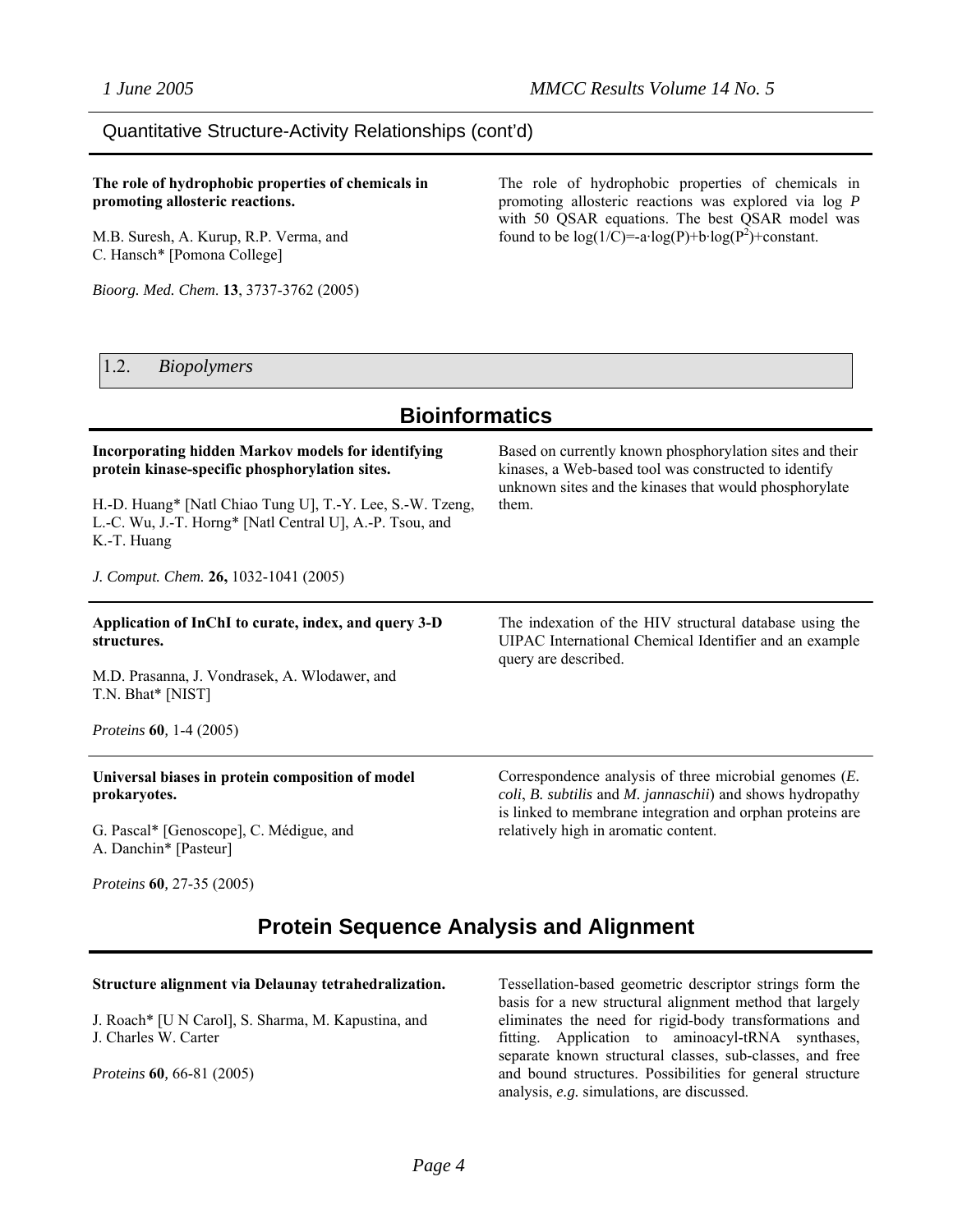### Protein Sequence Analysis and Alignment (cont'd)

**Molecular dynamics simulations of evolved collective motions of atoms in the myosin motor domain upon perturbation of the ATPase pocket**.

T. Kawakubo\* [Toin U Yokohama], O. Okada, and T. Minami

*J. Biophys. Chem*. **115,** 77-85 (2005)

Does an ATP hydrolysis cause atomic vibration from the nucleotide-binding site to be transmitted throughout the myosin head? MD simulations indicate that the disturbance signal extends over the motor domain in 150 ps and induces slowly varying collective motions of atoms at the actin-binding site.

# **Threading and Fold Recognition**

**Recognizing protein folds by cluster distance geometry.**

G.M. Crippen\* [U Michigan]

*Proteins* **60***,* 82-89 (2005)

Using distance geometries from residue clusters, contact potentials are derived on a 211 protein test-set selected from 262 structures, and used for threading. For 698 PDB structures, the native fold was correctly identified.

## **Protein Structure Prediction**

| High accuracy prediction of beta-turns and their types<br>using propensities and multiple alignments.<br>P.F. Fuchs* [U Paris] and A.J. Alix<br><i>Proteins</i> 59, 828-839 (2005) | A novel method for b-turn prediction based on residue<br>conservations in multiple alignments and weighted PSI-<br>BLAST predictions is described. An MCC of 0.42 and<br>accuracy of 75% are comparable to neural net-based<br>methods, but at much lower computational cost. |
|------------------------------------------------------------------------------------------------------------------------------------------------------------------------------------|-------------------------------------------------------------------------------------------------------------------------------------------------------------------------------------------------------------------------------------------------------------------------------|
| Crystal packing effects on protein loops.                                                                                                                                          | A loop prediction method that explicitly includes crystal-<br>packing effects is tested on sets of alternate symmetries.                                                                                                                                                      |
| C.S. Rapp* [Yeshiva U] and R.M. Pollack                                                                                                                                            | From simulations of loops with and without packing,<br>predictions are made if a loop with packing contacts is in                                                                                                                                                             |
| <i>Proteins</i> <b>60</b> , 103-109 (2005)                                                                                                                                         | its most stable conformation.                                                                                                                                                                                                                                                 |
| A structural alphabet for local protein structures:<br><b>Improved prediction methods.</b>                                                                                         | An update of a 'structural alphabet' is presented.<br>Increased database sizes are shown to preserve essential<br>and overall features of the previous model. More rigorous                                                                                                   |
| C. Etchebest, C. Benros, S. Hazout, and                                                                                                                                            | relations with sequence could be derived, yielding                                                                                                                                                                                                                            |
| A.G. de Brevern* [U Paris]                                                                                                                                                         | increased prediction rates (up to 49%). Some implications<br>for classification of structural motifs are discussed.                                                                                                                                                           |
| <i>Proteins</i> 59, 810-827 (2005)                                                                                                                                                 |                                                                                                                                                                                                                                                                               |

# **Comparative or Homology Modeling**

**A three-dimensional structure of** *Plasmodium falciparum* **serine hydroxymethyltransferase in complex with glycine and 5-formyl-tetrahydrofolate. Homology modeling and molecular dynamics.** 

T.C.C. França, P.G. Pascutti, T.C. Ramalho, and J.D. Figueroa-Villar\* [Inst Militar de Engenharia]

*J. Biophys. Chem*. **115,** 1-10 (2005)

A 3D-model of *Plasmodium falciparum* serine hydroxymethyltransferase (pfSHMT) in complex with glycine and 5-formyl tetrahydrofolate was developed based on homology modeling. The active sites of this model were compared with that of crystallographic Human SHMT (hSHMT) and reveal key differences useful for the design of new selective inhibitors of pfSHMT.

**!**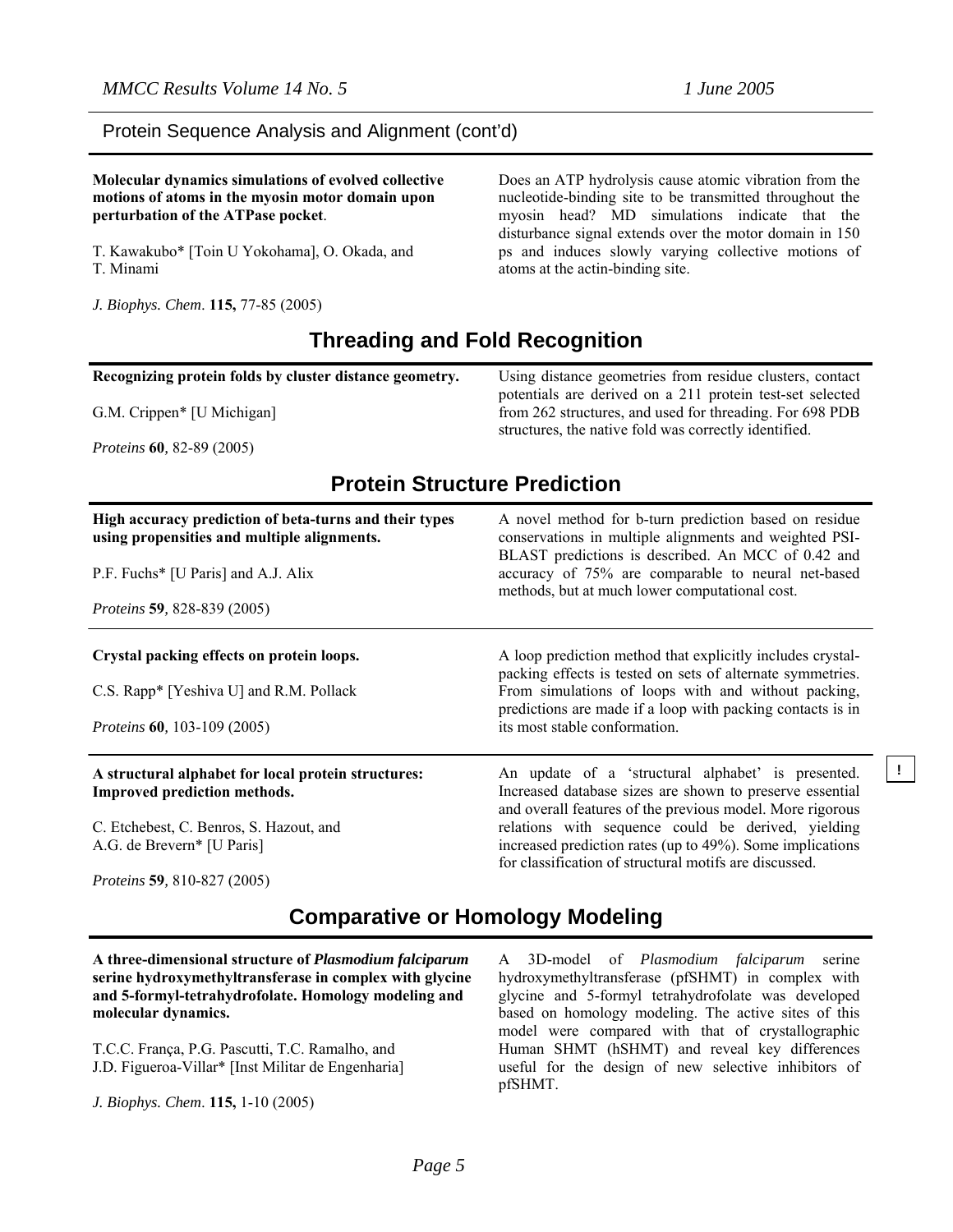**!** 

# **Protein Structure Analysis**

| Geometric cooperativity and anticooperativity of three-<br>body interactions in native proteins.<br>X. Li and J. Liang* [U IL]<br><i>Proteins</i> <b>60</b> , 46-65 (2005)                                                                                                                     | From a geometric definition of 3-body interactions,<br>thorough comparisons with pairwise interactions in<br>protein structures are made. Generally, protein interior<br>hydrophobic interactions are anti-cooperative, interior<br>ionic and H-bonding interactions are cooperative, while<br>on the protein surface this is reversed.                    |
|------------------------------------------------------------------------------------------------------------------------------------------------------------------------------------------------------------------------------------------------------------------------------------------------|------------------------------------------------------------------------------------------------------------------------------------------------------------------------------------------------------------------------------------------------------------------------------------------------------------------------------------------------------------|
| Comparison of x-ray and NMR structures: Is there a<br>systematic difference in residue contacts between x-ray<br>and NMR-resolved protein structures?<br>S.O. Garbuzynskiy, B.S. Melnik, M.Y. Lobanov,<br>A.V. Finkelstein, and O.V. Galzitskaya* [Russ Ac Sci]<br>Proteins 60, 139-147 (2005) | A thorough and detailed analysis of contact densities for<br>internal and external residues and backbone and<br>sidechain atoms is presented. NMR structures differ more<br>from X-ray structures than X-ray structures, and NMR<br>structures, from themselves. More interesting small-scale<br>but significant differences are identified and discussed. |
| Progress of structural genomics initiatives: An analysis of<br>solved target structures.<br>A.E. Todd* [U College London], R.L. Marsdena,<br>J.M. Thornton, and C.A. Orengo<br>J. Mol. Biol. 348, 1235-1260 (2005)                                                                             | The 316 non-redundant entries to the PDB represent an<br>addition of 459 and 393 domains to the CATH and SCOP<br>structure classification compendiums, respectively.                                                                                                                                                                                       |
| Influence of protein flexibility on the electrostatic energy<br>landscape in gramicidin A.<br>B. Corry* [U Western Australia Crawley] and S.-H. Chung<br>Europ.Biophys. J. 34, 208-216 (2005)<br><b>Protein Folding</b>                                                                        | MD simulations are used to determine an electrostatic<br>model of the gramicidin A channel that allows protein<br>atoms to move in response to the presence of a<br>permeating ion. When protein atoms are allowed to<br>move, the dielectric model used in electrostatic<br>calculations breaks down when modeling the gramicidin<br>channel.             |
|                                                                                                                                                                                                                                                                                                |                                                                                                                                                                                                                                                                                                                                                            |
| Folding pathways for initiator and effector procaspases<br>from computer simulations.                                                                                                                                                                                                          | Folding pathways for procaspases 3, 7 and 8 analyzed<br>based on MD simulations with GROMACS. A Go-type                                                                                                                                                                                                                                                    |
| S. Piana* [Curtin U], Z. Taylor, and U. Rothlisberger                                                                                                                                                                                                                                          | potential derived from contact maps of mature caspases is<br>used. Procaspase 8 showed markedly different folding<br>pathways, notably on the linker region.                                                                                                                                                                                               |
| <i>Proteins</i> 59, 765-772 (2005)                                                                                                                                                                                                                                                             |                                                                                                                                                                                                                                                                                                                                                            |
| Protein folding rates estimated from contact predictions.                                                                                                                                                                                                                                      | Two-state folding rates are estimated from predicted                                                                                                                                                                                                                                                                                                       |
| M. Punta and B. Rost* [Columbia U]                                                                                                                                                                                                                                                             | internal residue-residue contacts in proteins with<br>unknown structure, and shown to be, on average, as<br>accurate as folding rates predicted from those estimated                                                                                                                                                                                       |
| J. Mol. Biol. 348, 507-512 (2005)                                                                                                                                                                                                                                                              | from known contacts as well as secondary structure<br>predictions.                                                                                                                                                                                                                                                                                         |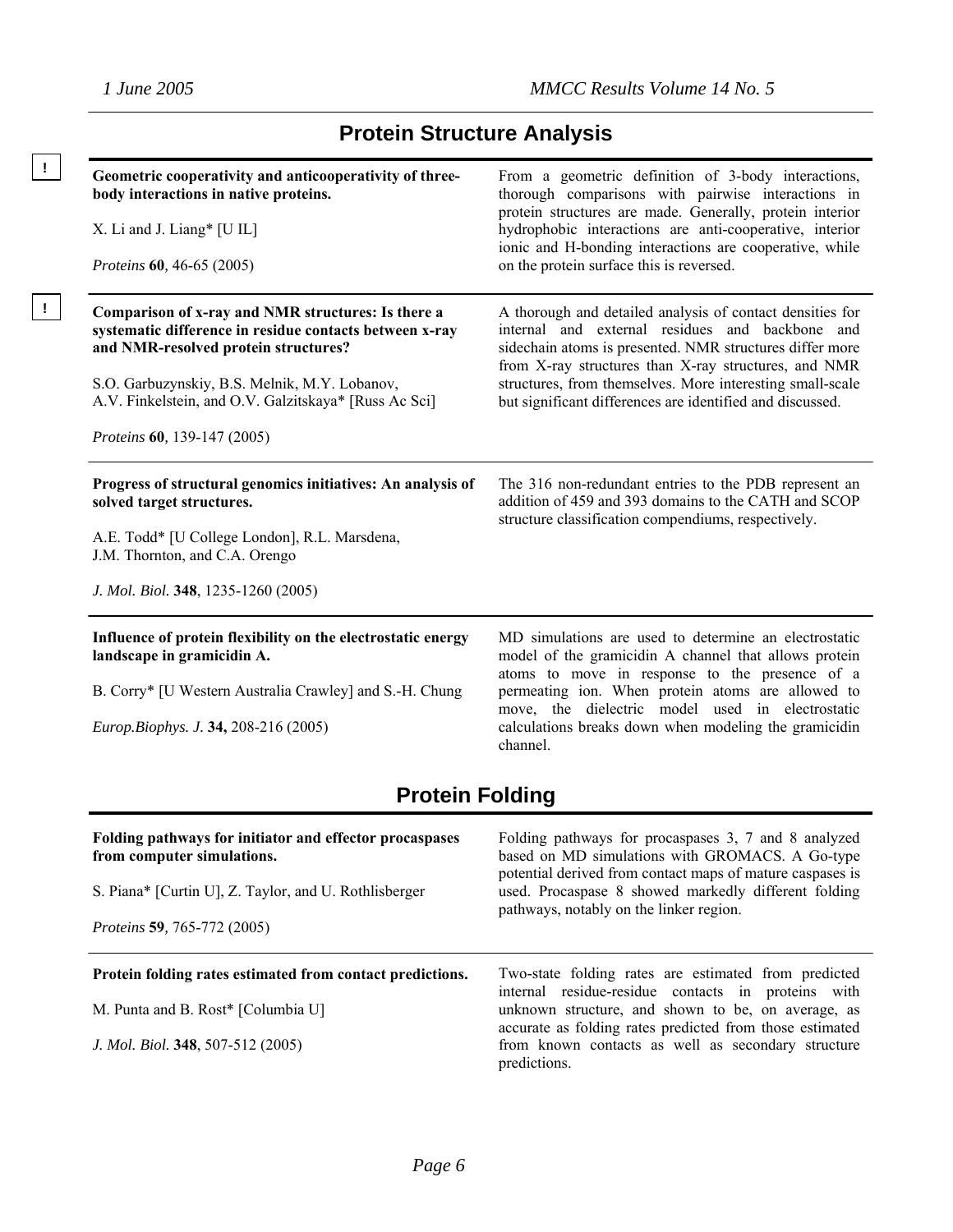### Protein Folding (cont'd)

| Complex stability of single proteins explored by forced<br>unfolding experiments.<br>H. Janovjak* [U Tech], K.T. Sapra, and D.J. Müller<br>Biophys. J. 88, L37-L39 (2005)                                       | of forced unfolding<br><b>MC</b><br>simulations<br>of the<br>bacteriorhodopsin trimer shows three energetically<br>distinct states for the D and E helices that don't occur<br>Relative forces are robustly<br>with the monomer.<br>measurable, whereas the force spectrum is very sensitive<br>to calibration of the scanning probe instrument. |
|-----------------------------------------------------------------------------------------------------------------------------------------------------------------------------------------------------------------|--------------------------------------------------------------------------------------------------------------------------------------------------------------------------------------------------------------------------------------------------------------------------------------------------------------------------------------------------|
| Comparison of sequence-based and structure-based<br>energy functions for the reversible folding of a peptide.<br>A. Cavalli, M. Vendruscolo, and E. Paci* [U Zurich]<br><i>Biophys. J.</i> 88, 3158-3166 (2005) | With MD, atomistic and Gō-like force fields yield similar<br>folding pathways and kinetics for a 20-residue peptide,<br>but the apparent free energy topology differed greatly for<br>the two.                                                                                                                                                   |
| Molecular mechanism for stabilizing a short helical<br>peptide studied by generalized-ensemble simulations with<br>explicit solvent.<br>Y. Sugita* [U Tokyo] and Y. Okamoto<br>Biophys. J. 88, 3180-3190 (2005) | Folding of the C-peptide of ribonuclease A is studied<br>with replica-exchange multicanonical MD.                                                                                                                                                                                                                                                |
| Rapid assessment of contact-dependent secondary<br>structure propensity: Relevance to amyloidogenic<br>sequences.<br>S. Yoon and W.J. Welsh* [U New Jersey]<br>Proteins 60, 110-117 (2005)                      | A neural network method identifies the importance of<br>non-local (tertiary) contacts for secondary structure<br>propensities for acylphosphatase and hIAPP. Application<br>to 6390 domains from SCOP shows DNA-binding<br>proteins in the top 10, and high scores for known<br>amyloidogenic proteins.                                          |
| Denatured-state ensemble and the early-stage folding of<br>the G29A mutant of the B-domain of protein A.<br>S. Chowdhury, H. Lei, and Y. Duan* [U Calif Davis]<br>J. Phys. Chem. B 109, 9073-9081 (2005)        | A three-helix bundle protein (the G29A mutant of BdpA)<br>is explored in a series of MD simulations started from an<br>extended state. In one (out of 16 400ns trajectories),<br>folding to within 2.9 $\AA$ is observed. Fast hydrophobic<br>collapse appeared to be the driving force.                                                         |

# **Protein Hydration**

### **Hydration of protein–protein interfaces.**

F. Rodier, R.P. Bahadur, P. Chakrabarti, and J. Janin\* [CNRS]

*Proteins* **60***,* 36-45 (2005)

A comparison of 161 protein-protein dimers *vs.* 173 crystal-packing interfaces in X-ray structures is presented. Although some are 'dry', most interfaces are 'wet' and packing interfaces 'wettest' on average. Specific hydration patterns and the importance of stabilizing water-mediated interactions are discussed.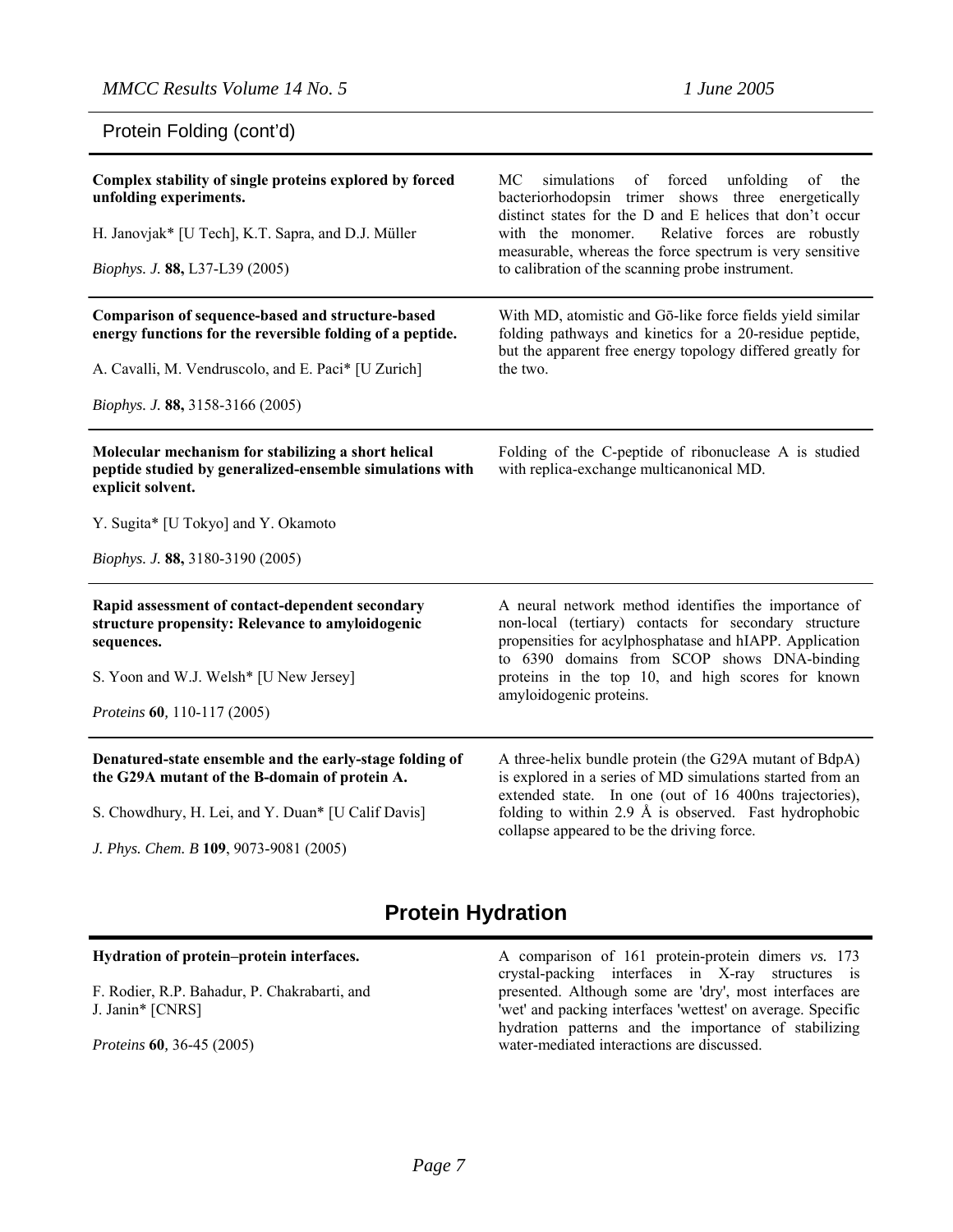# **Protein Dynamics**

**What contributions to protein side-chain dynamics are probed by NMR experiments? A molecular dynamics simulation analysis.** 

R. Best, J. Clarke and M. Karplus\* [U Louis Pasteur]

*J. Mol. Biol.* **349**, 185-203 (2005)

### **Molecular dynamics and protein function.**

M. Karplus\* [Harvard U] and J. Kuriyan

*PNAS* **102,** 6679-6685 (2005)

A method for calculating converged NMR side-chain order parameters uses replica exchange molecular dynamics in conjunction with an implicit solvent model. "These simulations allow the influence of various factors, such as the flexibility of side-chains and their free volume, on the mobility to be tested by perturbing the system."

MD simulations are useful for the exploration of the conformational energy landscape accessible to macromolecules. MD simulations have contributed to understanding the mechanism in protein folding and enzymatic catalysis. The results with the  $F_1$  ATPase molecular motor and the Src family of signaling proteins are examples.

# **Free Energy**

### **Free energies of ligand binding for structurally diverse compounds.**

C. Oostenbrink and W.F. van Gunsteren\* [Swiss Fed Inst Tech]

Depending on the choice of reference compound, relative free energies of binding rigid ligands to the ligandbinding domain is in good agreement with experimental values. The present approach is easily applied to many rigid ligands, and it is relatively easy to extend the method to account for ligand flexibility.

*PNAS* **102,** 6750-6754 (2005)

# **Ligand Binding**

#### **Decoys for docking.**

A.P. Graves, R. Brenk, and B.K. Shoichet\* [U Calif San Francisco]

*J. Med. Chem.* **48**, 3714-3728 (2005)

**The molecular basis of resilience to the effect of the Lys103Asn mutation in non-nucleoside HIV-1 reverse transcriptase inhibitors studied by targeted molecular dynamics simulations.**

F. Rodriguez-Barrios, J. Balzarini, and F. Gago\* [U Alcala]

*J. Amer. Chem. Soc.* **127**, 7570-7578 (2005)

Two sets of docking decoys are presented: (1) 20 geometric decoys that have subtly incorrect bound conformations, and (2) 166 hit-list decoys that are predicted to be false positives by DOCK. A comparison of other scoring functions is made using these decoys.

Nevirapine, efavirenz, and etravirine (all non-nucleoside HIV-1 RT inhibitors) each were steered in MD simulation into the binding pocket of reverse transcriptase, and the conformation steered from the apo to holo form, to better understand the effects of specific active site mutation.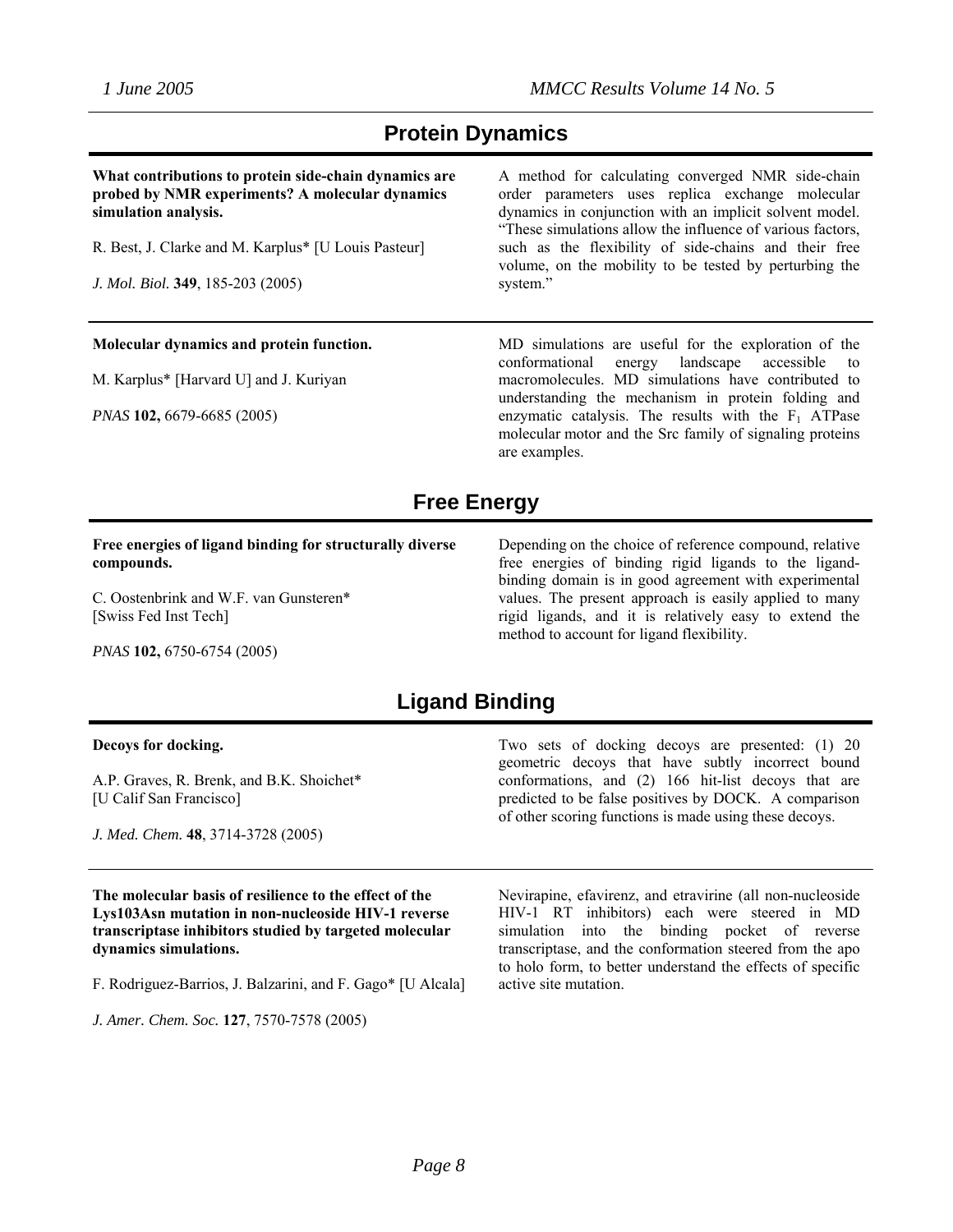# **Enzyme Catalysis**

**Comparison of multiple molecular dynamics trajectories calculated for the drug-resistant HIV-1 integrase T66I/M154I catalytic domain.** 

A. Brigo, K.W. Lee, G.I. Mustata, and J.M. Briggs\* [U Houston]

*Biophys. J.* **88,** 3072-3082 (2005)

**Large-scale conformational dynamics of the HIV-1 integrase core domain and its catalytic loop mutants.** 

M.C. Lee, J. Deng, J.M. Briggs, and Y. Duan\* [U Calif Davis]

How three point mutants interfere with catalysis is explored with MD simulations from four different starting configurations. The different simulations converge in the timescale studied.

Over 480 ns of simulation show a large-scale change involving >20-Å motions gating the catalytic domain. At least seven conformations for the catalytic domain were identified.

*Biophys. J.* **88,** 3133-3146 (2005)

# **Protein-Protein Interactions**

| How does nitrous oxide reductase interact with its electron<br>donors? - A docking study.<br>K. Mattila* [CSC] and T. Haltia<br><i>Proteins</i> 59, 708-722 (2005) | Rigid body docking and selection of complexes by<br>CHARMM forcefield energies with the ACE solvation<br>model, produces a variety of NOR-c555 and NOR-<br>pseudoazurin complexes. Many of those are rotationally<br>related, and most share important features that could be<br>linked to the electron-transfer mechanism and pathways. |
|--------------------------------------------------------------------------------------------------------------------------------------------------------------------|------------------------------------------------------------------------------------------------------------------------------------------------------------------------------------------------------------------------------------------------------------------------------------------------------------------------------------------|
| Following the aggregation of amyloid-forming peptides by<br>computer simulations.<br>A. Melquiond* [U Paris 7], G. Boucher, N. Mousseau, and<br>P. Derreumaux      | With the "activation-relaxation technique coupled with a<br>coarse-grained energy model," the amyloidogenic KFFE<br>peptide was found to have complex intermediate structure<br>formations with numerous dead ends. As a control,<br>simulations with KPGE showed only disordered<br>structures.                                         |
| J. Chem. Phys. 122, 17490401-17490408 (2005)                                                                                                                       |                                                                                                                                                                                                                                                                                                                                          |

# **Membrane Proteins and Lipid-Peptide Interactions**

| Folding is not required for bilayer insertion: replica<br>exchange simulations of an alpha-helical peptide with an<br>explicit lipid bilayer.<br>H. Nymeyer, T.B. Woolf, and A.E. García* [LANL]<br><i>Proteins</i> 59, 783-790 (2005) | Replica exchange simulations in explicit solvent with<br>CHARMM show a marked preference for an<br>'insertion/folding' pathway of WALP-16 membrane<br>insertion. A detailed analysis of the enthalpic/entropic<br>balance that shifts throughout the insertion process is<br>provided. |
|----------------------------------------------------------------------------------------------------------------------------------------------------------------------------------------------------------------------------------------|----------------------------------------------------------------------------------------------------------------------------------------------------------------------------------------------------------------------------------------------------------------------------------------|
| Electrostatic recognition and induced fit in the K-PVIIA<br>toxin binding to <i>Shaker</i> potassium channel.                                                                                                                          | Brownian and MD simulations and electrostatic<br>calculations investigater the binding process of a<br>conotoxin to a potassium ion channel. Significant                                                                                                                               |
| X. Huang, F. Dong, and H.-X. Zhou* [FSU]                                                                                                                                                                                               | induced fit was evident after initially electrostatically<br>driven attraction.                                                                                                                                                                                                        |
| J. Amer. Chem. Soc. 127, 6836-6849 (2005)                                                                                                                                                                                              |                                                                                                                                                                                                                                                                                        |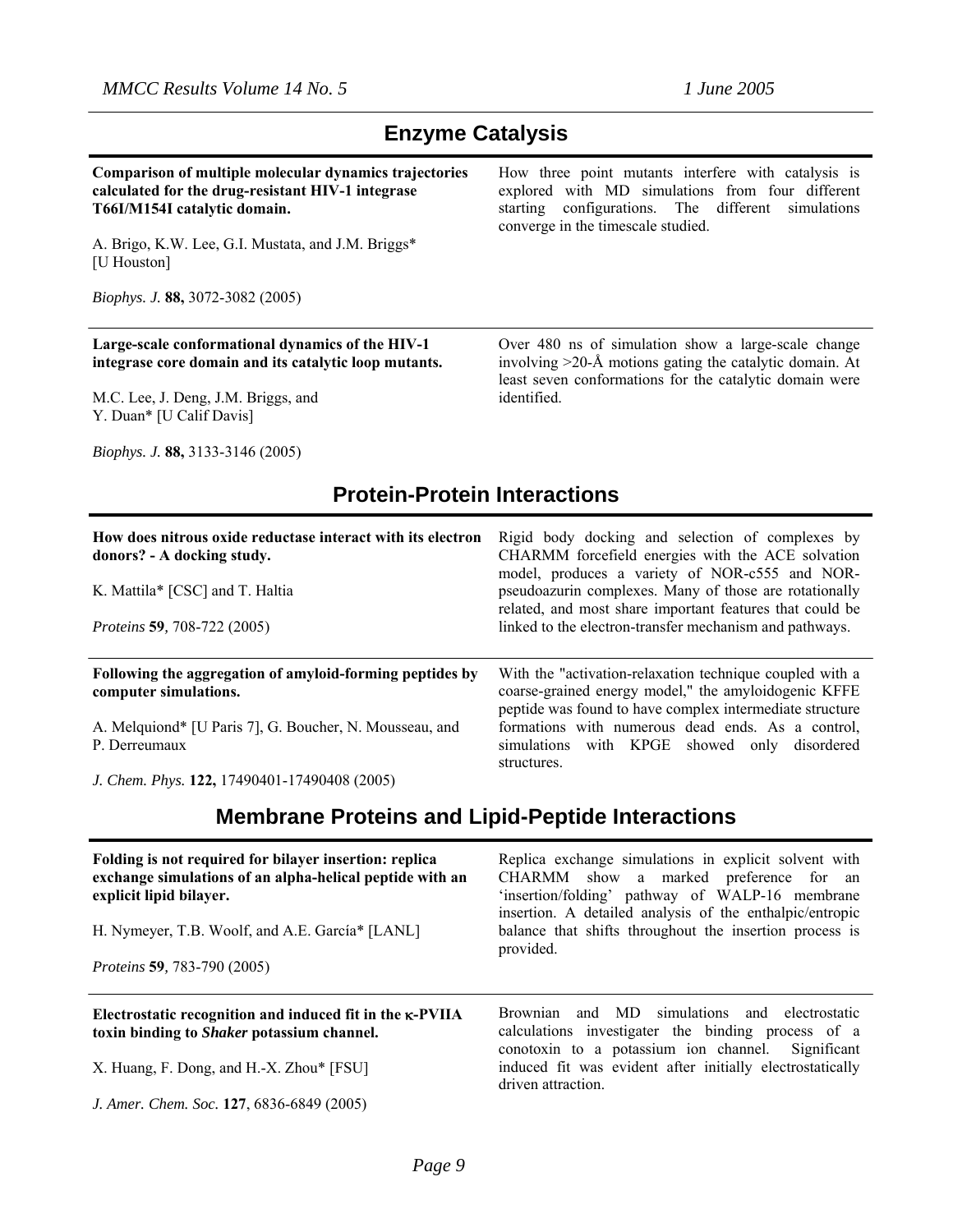#### Membrane Proteins and Lipid-Peptide Interactions (cont'd) **Role of ions on structure and stability of a synthetic gramicidin ion channel in solution. A molecular dynamics study.** G. Morra, U. Koert, and E.-W. Knapp\* [Freie U Berlin] *J. Phys. Chem. B* **109**, 10441-10448 (2005) MD simulations with an implicit solvent (GB) model investigate cesium ions in a synthetic gramicidin-like ion channel under various (explicit) salt conditions. **Perturbation of a lipid membrane by amphipathic peptides and its role in pore formation.**  A. Zemel, A. Ben-Shaul\* [Hebrew U], and S. May *Europ.Biophys. J.* **34,** 230-242 (2005) The membrane perturbation free energy depends critically on peptide orientation: In the transmembrane pore state, the lipid perturbation energy, per peptide, is smaller than in the adsorbed state. The gain in conformational freedom of the lipid chains is a central driving force for pore formation. A weak, lipid-mediated, gain in membrane perturbation free energy occurs upon dimerization of interfacially adsorbed peptides. **Structure and dynamics of model pore insertion into a membrane**  C.F. Lopez, S.O. Nielsen, B. Ensing, P.B. Moore, and M.L. Klein\* [U Pennsylvania] *Biophys. J.* **88,** 3083-3094 (2005) A course-grained nanotube with hydrophobic surface, without or with hydrophilic caps at the ends of the nanotube, was simulated inserting into a planar lipid bilayer. The peptide entered the bilayer horizontally, was pulled to the center, and then rotated to span the membrane. The hydrophilic-capped tube behaved similarly, but carried three lipid molecules with it. **Spontaneous formation of detergent micelles around the outer membrane protein OmpX**  R.A. Böckmann\* [U Zurich] and A. Caflisch\* [U Zurich] *Biophys. J.* **88,** 3191-3204 (2005) 100-ns MD simulations of Omp X with dihexanoylphosphatidylcholine in water shows that  $\sim$ 18 detergent molecules combine to form micelles, that ~100 molecules are needed to coat the protein, that charged groups on the protein surface seed micelle formation, and that polar groups retain water contact. The protein appears to have a fishing pole structure rather than forming a membrane channel. **The α-helical propensity of the cytoplasmic domain of phospholamban: A molecular dynamics simulation of the effect of phosphorylation and mutation.**  M.G. Paterlini\* [Certusoft] and D.D. Thomas *Biophys. J.* **88,** 3243-3251 (2005) Phosphorylation of Ser16 results in a salt bridge to Arg13, which distorts the helix. Arg9Cys leads to helix reduction through increased water access to the backbone. These results may help explain how these changes relieve calcium-pump inhibition by phospholamban. **Water molecules and hydrogen-bonded networks in bacteriorhodopsin - molecular dynamics simulations of the ground state and the M-intermediate.** S. Grudinin, G. Büldt, V. Gordeliy, and A. Baumgaertner\* [Forsch Jülich] A large-scale simulation of the bacteriorhodopsin trimer focuses on the extent of water in the protein in G and M states and the possible Grotthus pathways for proton transport through the more hydrated M state.

*Biophys. J.* **88,** 3252-3261 (2005)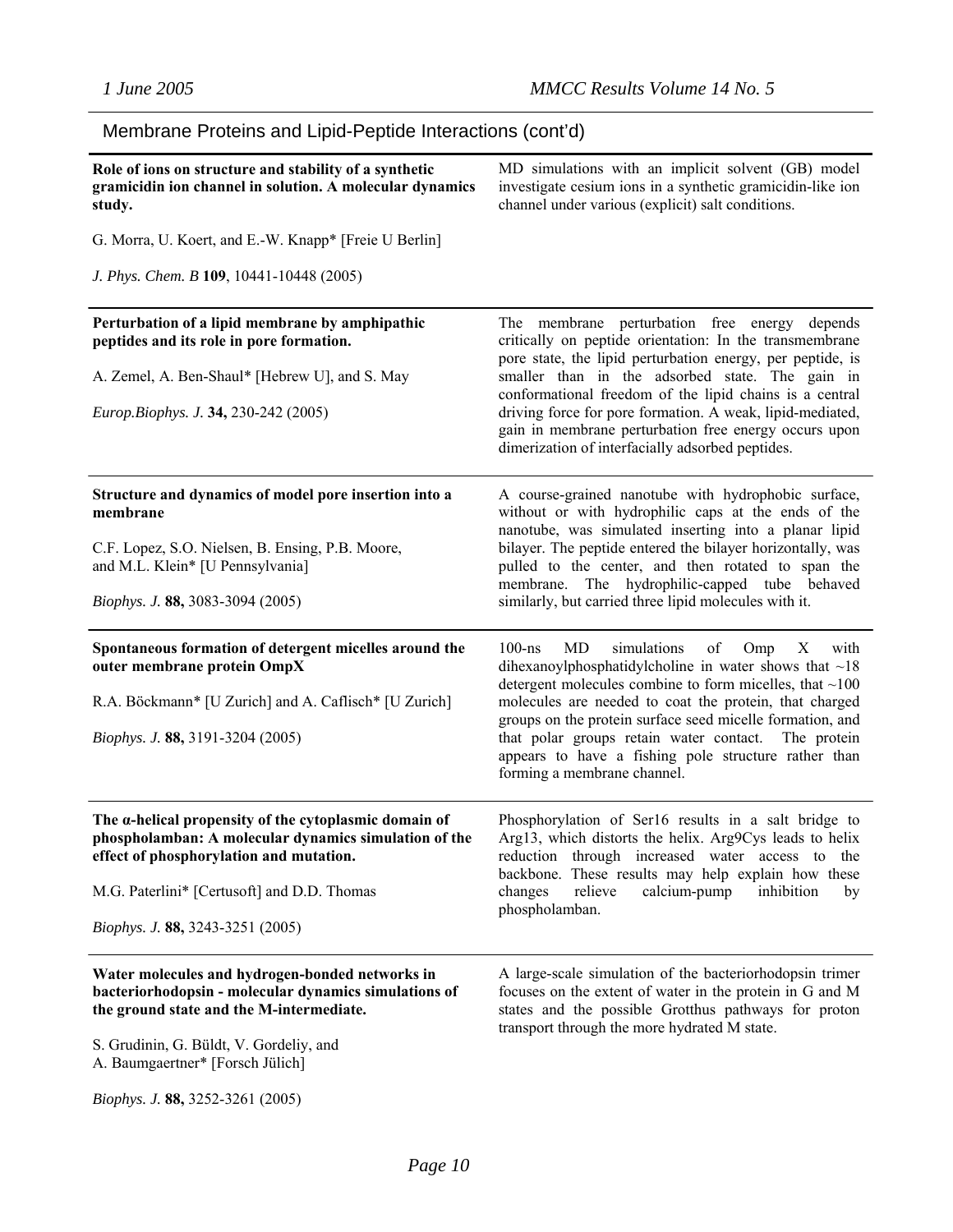| Membrane Proteins and Lipid-Peptide Interactions (cont'd) |  |  |  |  |  |  |  |
|-----------------------------------------------------------|--|--|--|--|--|--|--|
|-----------------------------------------------------------|--|--|--|--|--|--|--|

| Homology model of the $GABA_A$ receptor examined using                                                                                                                                                                                                                                                                                  | The homology model is based on the transmembrane                                                                                                                                                                                                                                                                             |
|-----------------------------------------------------------------------------------------------------------------------------------------------------------------------------------------------------------------------------------------------------------------------------------------------------------------------------------------|------------------------------------------------------------------------------------------------------------------------------------------------------------------------------------------------------------------------------------------------------------------------------------------------------------------------------|
| Brownian dynamics.                                                                                                                                                                                                                                                                                                                      | structure of the nicotinic acetylcholine receptor channel                                                                                                                                                                                                                                                                    |
| M. O'Mara, B. Cromer, M. Parker, and S.-H. Chung*                                                                                                                                                                                                                                                                                       | and the acetylcholine binding protein. There are strong                                                                                                                                                                                                                                                                      |
| [Australian Natl U]                                                                                                                                                                                                                                                                                                                     | anion absorbing regions in the channel and external                                                                                                                                                                                                                                                                          |
| <i>Biophys. J.</i> 88, 3286-3299 (2005)                                                                                                                                                                                                                                                                                                 | vestibules, which together hold 10 Cl ions.                                                                                                                                                                                                                                                                                  |
| Conformational dynamics of the ligand-binding domain of<br>inward rectifier K channels as revealed by molecular<br>dynamics simulations: Toward an understanding of K <sub>ir</sub><br>channel gating.<br>S. Haider, A. Grottesi, B.A. Hall, F.M. Ashcroft, and<br>M.S.P. Sansom* [U Oxford]<br><i>Biophys. J.</i> 88, 3310-3320 (2005) | Simulations of the C-terminal domains for the two-helix<br>$K^+$ channels, one a crystal structure and the other a<br>homology model, reveals that ATP binding to the latter<br>causes the four-fold symmetry of the homotetramer to<br>shift to a dimer-of-dimers symmetry, probably<br>responsible for gating the channel. |
| Molecular dynamics simulation of the M2 helices within                                                                                                                                                                                                                                                                                  | The effects of bending of the M2 helix from the NAChR                                                                                                                                                                                                                                                                        |
| the nicotinic acetylcholine receptor transmembrane                                                                                                                                                                                                                                                                                      | embedded in an octane bilayer were analyzed and                                                                                                                                                                                                                                                                              |
| domain: Structure and collective motions.                                                                                                                                                                                                                                                                                               | proposed to be responsible for gating events.                                                                                                                                                                                                                                                                                |

A. Hung, K. Tai, and M.S.P. Sansom\* [U Oxford]

*Biophys. J.* **88,** 3321-3333 (2005)

# **Protein-Nucleic Acid Interactions**

| Recognition complex between the HMG domain of LEF-1<br>and its cognate DNA studied by molecular dynamics<br>simulations with explicit solvation. | MD simulations based on the NMR structures investigate<br>the LEF-1 protein DNA complex. An "induced fit"<br>mechanism is demonstrated upon DNA binding along<br>with a key role of water in the interaction. |  |  |
|--------------------------------------------------------------------------------------------------------------------------------------------------|---------------------------------------------------------------------------------------------------------------------------------------------------------------------------------------------------------------|--|--|
| M. Drumm, S. Tetechea, and J. Kozelka* [CNRS]                                                                                                    |                                                                                                                                                                                                               |  |  |
| J. Biomol. Struct. Dyn. 23, 1-11 (2005)                                                                                                          |                                                                                                                                                                                                               |  |  |
| Molecular dynamics simulations of a nucleosome and free<br>DNA.                                                                                  | MD simulations are performed on the 146 base pair free<br>DNA and also bound to the nucleosome. The DNA<br>appears to be less flexible when bound. As part of the                                             |  |  |
| T. C. Bishop* [Tulane U]                                                                                                                         | analysis, a Fourier method is developed that allows de-<br>and re-construction of the structure and dynamics.                                                                                                 |  |  |
| J. Biomol. Struct. Dyn. 22, 673-685 (2005)                                                                                                       |                                                                                                                                                                                                               |  |  |
| Towards an understanding of DNA recognition by the<br>methyl-CpG binding domain 1.                                                               | MD simulations probe the symmetric recognition of<br>methylated CpG steps by a monomeric (asymmetric<br>binding) protein domain. The calculations suggest that                                                |  |  |
| C. Rauch, M. Trieb, F. R. Wibowo, B. Wellenzohn,<br>W. Mayer, and K. R. Liedl* [U Innsbruck]                                                     | only one of the methyl groups contributes to the binding<br>and hypothesize that there is a direct interaction between<br>particular residues in the protein and the DNA.                                     |  |  |
| J. Biomol. Struct. Dyn. 22, 695-706 (2005)                                                                                                       |                                                                                                                                                                                                               |  |  |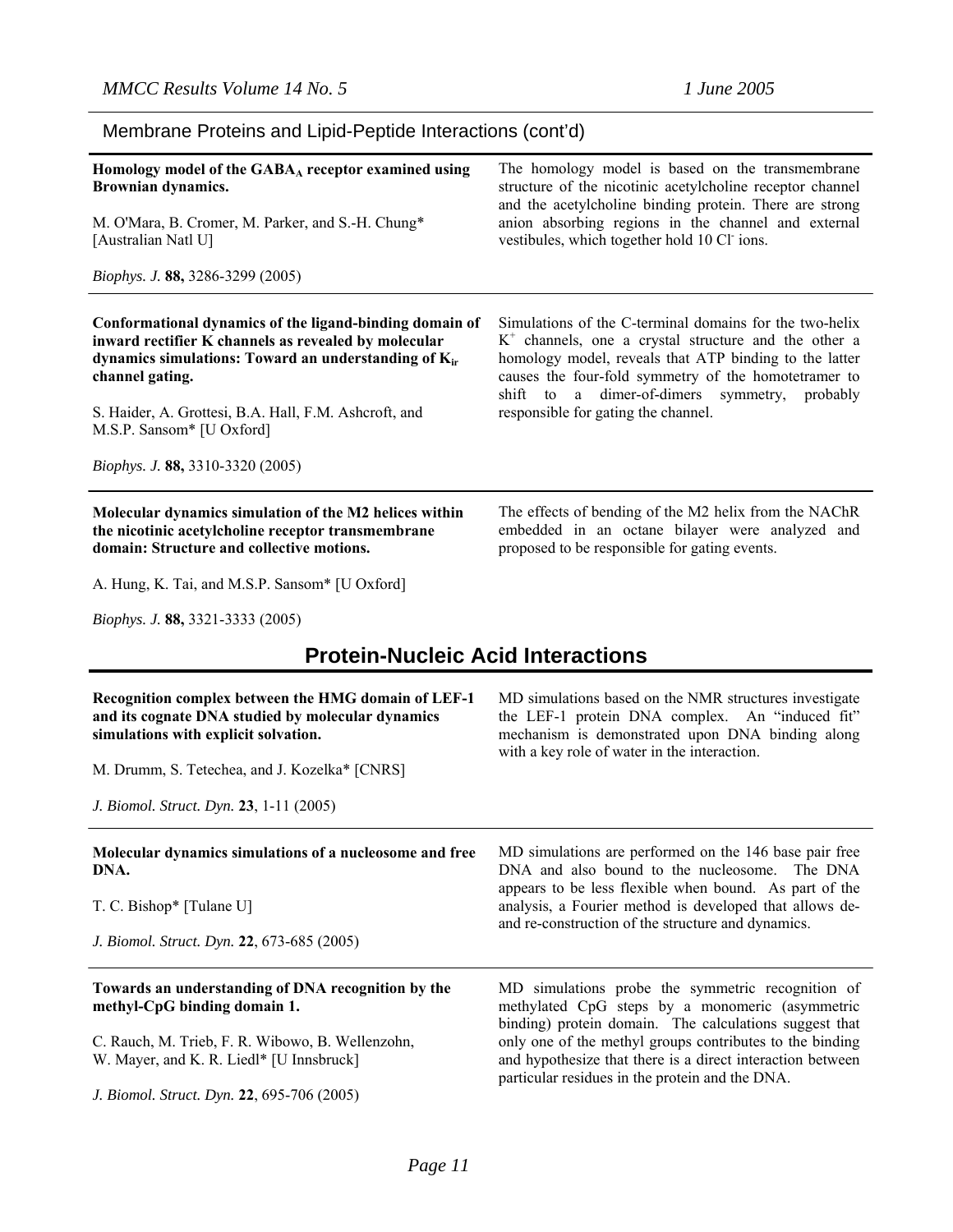### Protein-Nucleic Acid Interactions (cont'd)

### **Induced fit and the entropy of structural adaptation in the complexation of CAP and λ-repressor with cognate DNA sequences.**

S.B. Dixit, D.Q. Andrews, and D.L. Beveridge\* [Wesleyan U]

*Biophys. J.* **88,** 3147-3157 (2005)

Catabolite-activator protein causes pronounced bending of DNA when bound, whereas λ-repressor does not. Part of the entropy change upon binding is due to constraint of the protein, and part due to constraint of the DNA. In addition, a surprisingly large part of the entropy change comes from DNA-protein cross-correlation.

# **Nucleic Acids**

| The B- to A-DNA transition and the reorganization of<br>solvent at the DNA surface.<br>N. Pastor* [U Autónoma del Estado de Morelos]<br>Biophys. J. 88, 3262-3275 (2005)                                                                          | An 11-ns MD simulation of a forced transition from B- to<br>A-DNA for a 24-basepair double helix shows that it<br>follows the slide-first, roll-later mechanism. Hydrogen<br>bonds to waters don't change much, but counterion<br>contacts and water bridges do.                                                                                                                                                                                                     |  |
|---------------------------------------------------------------------------------------------------------------------------------------------------------------------------------------------------------------------------------------------------|----------------------------------------------------------------------------------------------------------------------------------------------------------------------------------------------------------------------------------------------------------------------------------------------------------------------------------------------------------------------------------------------------------------------------------------------------------------------|--|
| Free energy landscape of A-DNA to B-DNA conversion in<br>aqueous solution.<br>N.K. Banavali* [Cornell U] and B. Roux<br>J. Amer. Chem. Soc. 127, 6866-6876 (2005)                                                                                 | Using RMSd as a reaction coordinate, the PMF for the<br>conversion of A-DNA to B-DNA within the CHARMM<br>all27 force field is performed. The extensive sampling<br>(in explicit solvent) gives insight into the backbone and<br>sugar substates and suggest there is no other minima on<br>the A-B pathway.                                                                                                                                                         |  |
| Molecular dynamics study on the interaction of a<br>mithramycin dimer with a decanucleotide duplex.<br>S.-Y. Chen, and T.-H. Lin* [Natl Tsing Hua U]<br>J. Phys. Chem. B 109, 9764-9772 (2005)                                                    | MD and binding free energy estimations are applied to<br>the 1:1 and 2:1 binding of the minor groove binding drug<br>mithramycin to 10-mer DNA duplex.                                                                                                                                                                                                                                                                                                               |  |
| Comparison of positively charged DNG with DNA<br>duplexes: A computational approach.<br>J.W. Toporowski* [UCSB], Y.S. Reddy and T.C. Bruice<br>Bioorg. Med. Chem. 13, 3691-3698 (2005)                                                            | MD simulations are used to investigate the structural<br>properties of the cationic DNA analogue deoxynucleic<br>guanidine (DNG) and the DNG duplex dodecamers<br>$d(Ag)_{12} \cdot d(Tg)_{12}$<br>and<br>$d(Gg)_{12} \cdot d(Cg)_{12}$<br>and<br>their<br>counterparts. The major and minor groove widths of<br>DNG are narrower than those of the respective DNA<br>counterparts.                                                                                  |  |
| How sequence defines structure: A crystallographic map<br>of DNA structure and conformation.<br>F.A. Hays, A. Teegarden, Z.J.R. Jones, M. Harms, D. Raup,<br>J. Watson, E. Cavaliere, and P.S. Ho* [Oregon State U]<br>PNAS 102, 7175-7162 (2005) | A data set of 37 single-crystal structures from 29 of the<br>sequences in this motif is assembled, representing three<br>structural classes of DNA. The resulting data set allows<br>dissecting in detail the stabilization and conformational<br>variations within structural classes and identifying<br>significant conformational deviations within a particular<br>structural class that result from sequence rather than<br>crystal or crystallization effects. |  |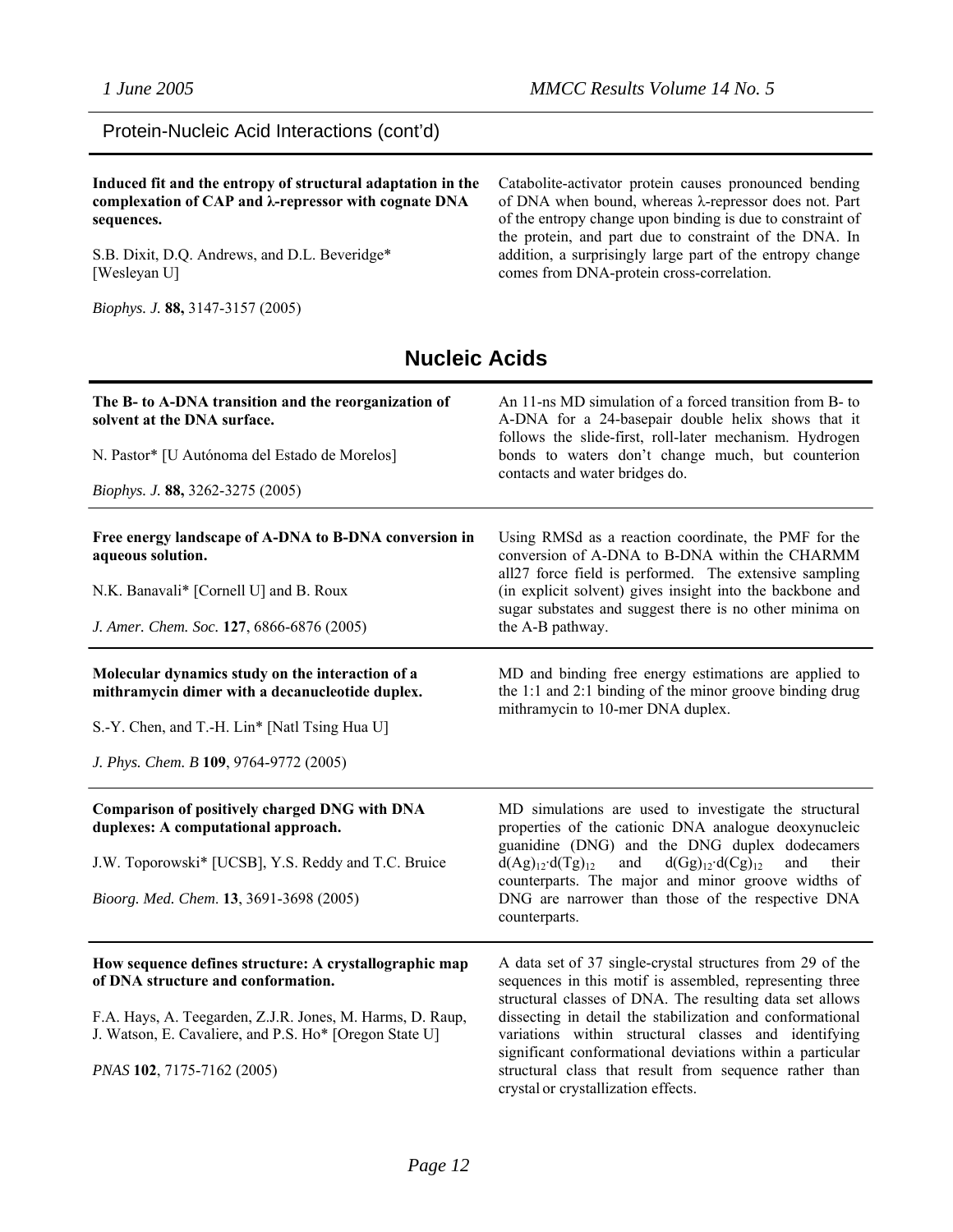Nucleic Acids (cont'd)

**Hinge-like motions in RNA kink-turns: The role of the second A-minor motif and nominally unpaired bases.**

F. Rázga, J. Koca, J. Sponer\* [Acad Sci Czech Rep], and N.B. Leontis\* [Bowling Green State U]

*Biophys. J.* **88,** 3466-3485 (2005)

Hinge-like K-turn motions occur on the ns timescale according explicit solvent MD simulations but do not affect tertiary interactions or fold. They may be important for large-scale motions during ribosome function.

# **Lipids and Surfactants**

| <b>Examination of membrane fusion by dissipative particle</b><br>dynamics simulation and comparison with continuum<br>elastic models.<br>D.-W. Li and X.Y. Liu* [Natl U Singapore]<br>J. Chem. Phys. 122, 17490401-17490408 (2005) | Dissipative particle dynamics simulations indicate that<br>the stalk model needs to be modified. Lipid tilt is<br>modified during stock formation. Transmembrane contact<br>involves asymmetric expansion of the stalk. A bent stalk<br>with a pore or inverted micelle structure is more likely to<br>occur with negative-curvature lipids. |  |
|------------------------------------------------------------------------------------------------------------------------------------------------------------------------------------------------------------------------------------|----------------------------------------------------------------------------------------------------------------------------------------------------------------------------------------------------------------------------------------------------------------------------------------------------------------------------------------------|--|
| Protons may leak through pure lipid bilayers via a<br>concerted mechanism.<br>H.L. Tepper and G.A. Voth* [U Utah]<br>Biophys. J. 88, 3095-3108 (2005)                                                                              | With an improved empirical valence bond model for a<br>proton in water, it is now found that water forms a<br>networked strand through a bilayer, rather than a single-<br>file column. The strands are stable for hundreds of ps and<br>help explain high proton conductance.                                                               |  |
| Influence of DPH on the structure and dynamics of a<br><b>DPPC Bilayer</b><br>J. Repáková, J.M. Holopainen, M.R. Morrow,<br>M.C. McDonald, P. Capková, and I. Vattulainen*<br>[Helsinki Tech U]                                    | The dye, DPH, has little influence on the headgroups and<br>affects lipid tails locally, but not globally, according to<br>MD simulations in conjunction with DSC and NMR<br>studies.                                                                                                                                                        |  |

*Biophys. J.* **88,** 3398-3410 (2005)

# **Carbohydrates**

### **Conformational dynamics of sialyl lewis X in aqueous solution and its interaction with selectin E. A study by molecular dynamics.**

K. Veluraga, and C. J. Margulis\* [U Iowa]

*J. Biomol. Struct. Dyn.* **23**, 101-111 (2005)

MD simulations investigate the dynamics of free and bound sugar to selectin E. The AMBER parm99 force field is applied along with the GAFF force field for the sugar. In order to properly represent the binding to protein, the charges on the sugar had to be modified (via a Gaussian run with calcium).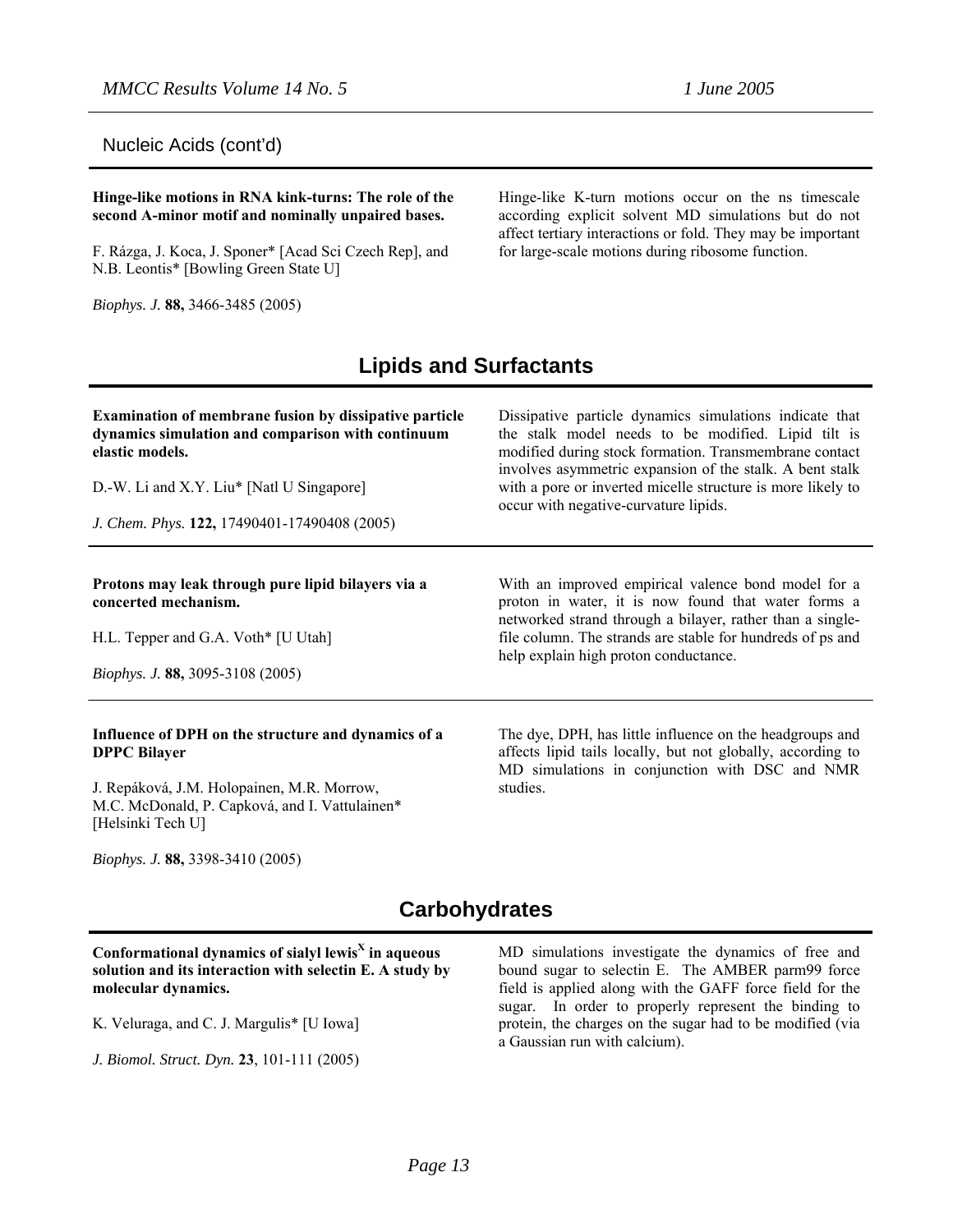# *1.3. Polymers*

| Molecular dynamics simulation of the polymer electrolyte<br>poly(ethylene oxide)/LiClO4. I. Structural properties. | The lithium chlorate salt causes elongation of the<br>polymer in MD simulations at 373 K, but not at 500 K.<br>There is no mention of water being used in the united |
|--------------------------------------------------------------------------------------------------------------------|----------------------------------------------------------------------------------------------------------------------------------------------------------------------|
| L.J.A. Siqueira and M.C.C. Ribeiro* [U São Paulo]                                                                  | atom simulations. Ion contact pairing increases with<br>temperature. Static structure factor results are consistent                                                  |
| J. Chem. Phys. 122, 19491101-19491108 (2005)                                                                       | with neutron scattering spectroscopy.                                                                                                                                |
| Atomistic molecular-dynamics simulations of the size and<br>shape of polyethylene in hexane at infinite dilution.  | Simulations with 15-60 monomer units begin to reveal<br>characteristics of polymer coils.                                                                            |

G. Zifferer\* [U Wien] and A. Kornherr

*J. Chem. Phys.* **122,** 20490601- 20490607 (2005)

# characteristics of polymer coils.

# **2. METHODOLOGY**

# **Potentials and Parameters**

| Helix-coil transition of alanine peptides in water: force<br>field dependence on the folded and unfolded structures.<br>S. Gnanakaran and A.E. Garcia* [LANL] | A modified Amber96 and the Opls/AA/L forcefields both<br>reproduce the temperature dependent<br>folding<br>characteristics of $(Ala)_{21}$ peptides in replica exchange<br>MD with Amber 4.1, but with significantly different |
|---------------------------------------------------------------------------------------------------------------------------------------------------------------|--------------------------------------------------------------------------------------------------------------------------------------------------------------------------------------------------------------------------------|
| <i>Proteins</i> 59, 773-782 (2005)                                                                                                                            | intermediate states.                                                                                                                                                                                                           |
| Smooth solvation method for d-orbital semiempirical<br>calculations of biological reactions. 2. Implementation.                                               | The smooth conductor-like screening model for solvation<br>is extended to a d-orbital semi-empirical framework<br>(MNDO/d-SCOSMO).                                                                                             |
| J. Khandogin, B.A. Gregersen, W. Thiel, and D.M. York*<br>[U Minnesota]                                                                                       |                                                                                                                                                                                                                                |

*J. Phys. Chem. B* **109**, 9799-9809 (2005)

## **Solvation Energy**

### **Comparative study of generalized Born models: Protein dynamics.**

H. Fan, A.E. Mark\* [U Groningen], J. Zhu, and B. Honig

*PNAS* **102,** 6760-6754 (2005)

MD simulations involving the application of three generalized Born (GB) models, the Still, HCT, and modified analytical generalized Born models are applied to 10 proteins in the computationally efficient GROMACS package. The results suggested that the modified analytical generalized Born model gives the best agreement between calculated and experimentally derived structures.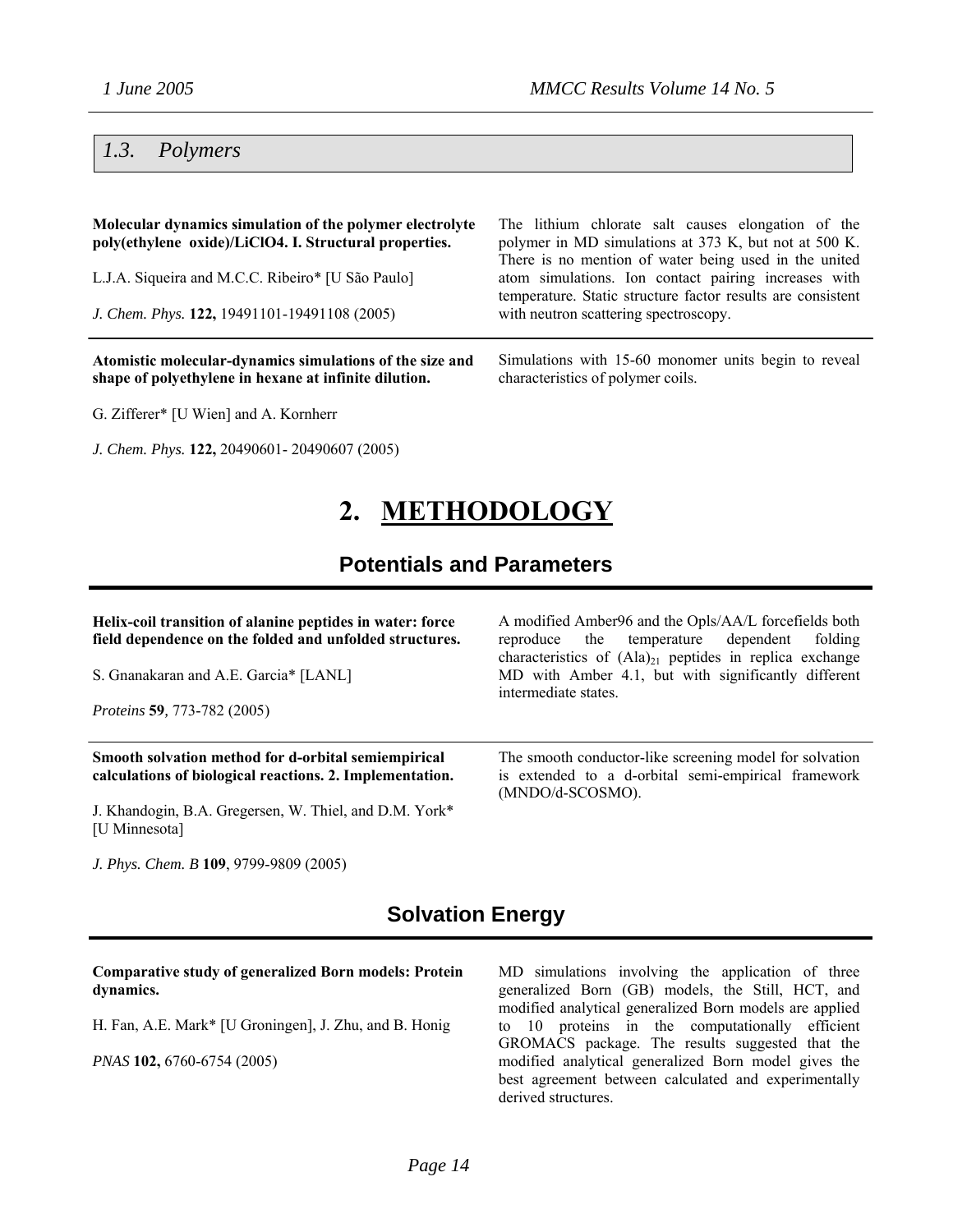**Quantifying allosteric effects in proteins.**

Detailed analysis of normal mode calculations in

# **Normal Modes Analysis**

| D. Ming and M.E. Wall* [Los Alamos Natl Lab]<br>Proteins 59, 697-707 (2005)                        | CHARMM of turkey lysozyme with and without NAG<br>bound, expressed as contributions from the eigenvalue<br>spectrum, mean conformation and eigenvectors, reveals<br>that large changes in the eigenvector contribution<br>correlate with ligand binding interactions. |
|----------------------------------------------------------------------------------------------------|-----------------------------------------------------------------------------------------------------------------------------------------------------------------------------------------------------------------------------------------------------------------------|
| <b>Molecular Dynamics</b>                                                                          |                                                                                                                                                                                                                                                                       |
| !MDSIMAID: Automatic parameter optimization in fast<br>electrostatic algorithms.                   | MDSimAid recommends particle mesh Ewald parameters<br>for sequential and parallel multigrid summation solvers.<br>It "optimizes the running time or parallel scalability of                                                                                           |
| M.S. Crocker, S.S. Hampton, T. Matthey, J.A. Izaguirre*<br>[U Notre Dame]                          | these methods within a given error tolerance." Optimized<br>configurations "are up to 14 times faster or 17 time more<br>accurate than published recommendations." Available at                                                                                       |
| J. Comput. Chem. 26, 1021-1031 (2005)                                                              | http://mdsimaid.cse.nd.edu.                                                                                                                                                                                                                                           |
| Practical conversion from torsion space to Cartesian space<br>for in silico protein synthesis.     | The Natural Extension Reference Frame method for<br>Cartesian<br>computing<br>coordinates<br>from<br>internal<br>coordinates appears to be minimal in floating point                                                                                                  |
| J. Parsons, J.B. Holmes, J.M. Rojas, J. Tsai, and<br>C.E.M. Strauss* [Los Alamos Natl Labs]        | calculations, offers good parallelization, and outperforms<br>traditional two-step rotations, vector algebra,<br>and<br>Quaternion product algorithms.                                                                                                                |
| J. Comput. Chem. 26, 1063-1068 (2005)                                                              |                                                                                                                                                                                                                                                                       |
| Artifacts in dynamical simulations of coarse-grained<br>model lipid bilayers.                      | fingerprint of simulation pressure<br>and bead<br>A<br>temperature artifacts due to time step, integration<br>technique, and thermostat algorithm is developed for use                                                                                                |
| A.F. Jakobsen* [U Southern Denmark], O.G. Mouritsen, and<br>G. Besold                              | with coarse-grained lipid bilayers.                                                                                                                                                                                                                                   |
| J. Chem. Phys. 122, 20490101-20490111 (2005)                                                       |                                                                                                                                                                                                                                                                       |
| Selection of temperature intervals for parallel-tempering<br>simulations.                          | Equally spaced steps in parallel tempering simulations<br>are shown to optimally efficient. Although the prediction<br>is based on the assumption of piecewise constant heat                                                                                          |
| A. Kone and D.A. Kofke* [U Buffalo]                                                                | capacity, the result seems to be independent of heat                                                                                                                                                                                                                  |
| J. Chem. Phys. 122, 20610101-20610102 (2005)                                                       | capacity. "Temperatures in replica-exchange simulations<br>should be spaced such that about 20% of the phase-swap<br>attempts are accepted."                                                                                                                          |
| Normal-modes-based prediction of protein conformational<br>changes guided by distance constraints. | 5-10 NOE constraints for the end state added to the<br>Hamiltonian are enough to guide the transformation from<br>the crystal structure via the elastic network model.                                                                                                |
| W. Zheng* [NIH] and B.R. Brooks                                                                    |                                                                                                                                                                                                                                                                       |
| Biophys. J. 88, 3109-3117 (2005)                                                                   |                                                                                                                                                                                                                                                                       |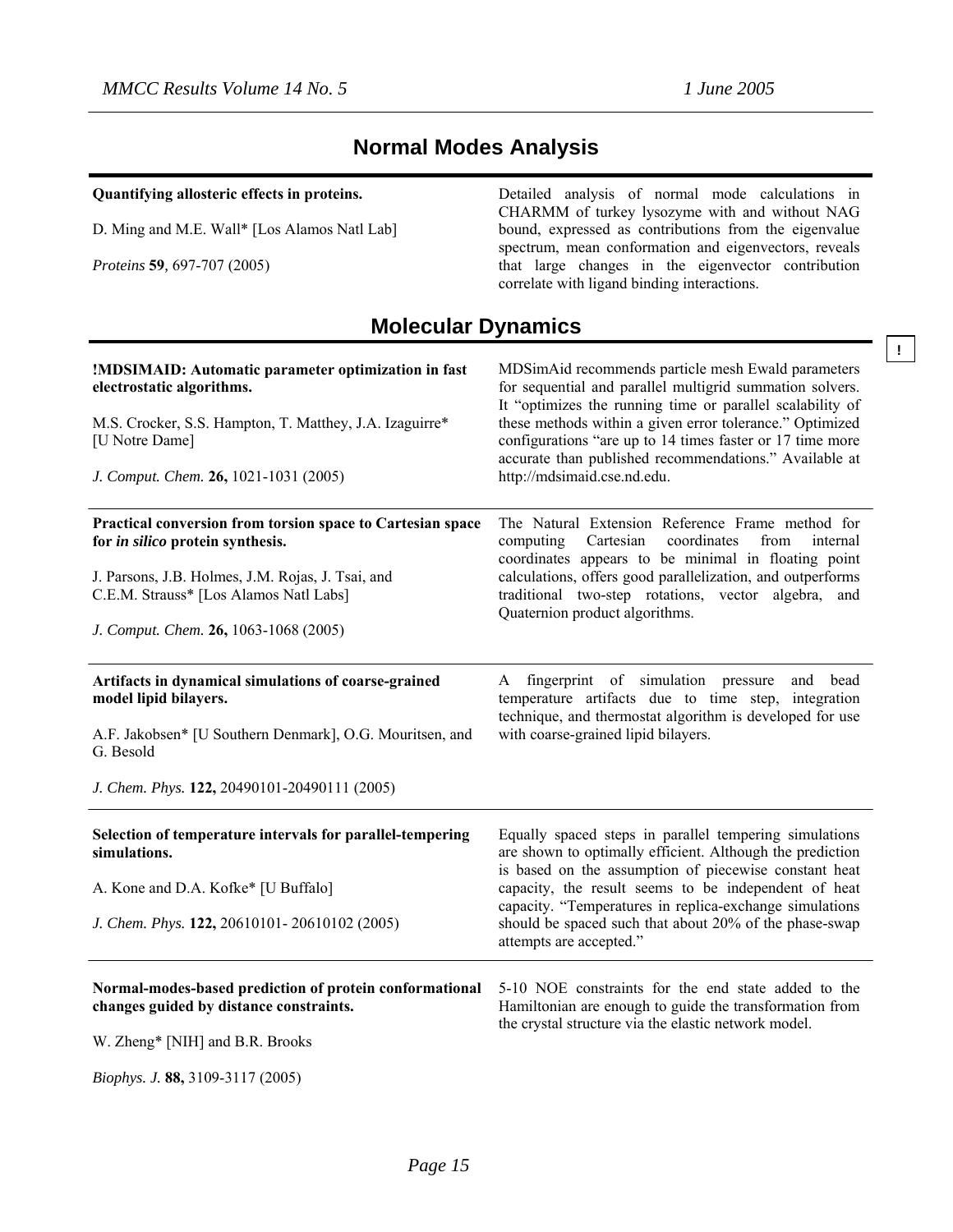# Molecular Dynamics (cont'd)

| Molecular dynamics integration and molecular<br>vibrational theory. I. New symplectic integrators.<br>D. Janežič* [Natl Inst Chem], M. Praprotnik, and F. Merzel<br>J. Chem. Phys. 122, 17410101-17410114 (2005) | This and two following application papers describe a new<br>integrator that combines standard time integration with<br>calculated molecular vibrations (i.e. normal modes<br>analysis for each molecule individually). The approach<br>allows a long integration time step. It is applicable for<br>molecules with a single equilibrium configuration. |
|------------------------------------------------------------------------------------------------------------------------------------------------------------------------------------------------------------------|--------------------------------------------------------------------------------------------------------------------------------------------------------------------------------------------------------------------------------------------------------------------------------------------------------------------------------------------------------|
| <b>Free Energy Methods</b>                                                                                                                                                                                       |                                                                                                                                                                                                                                                                                                                                                        |
| Calculation of absolute protein-ligand binding free energy<br>from computer simulations.                                                                                                                         | The equilibrium binding constant of a flexible ligand to a<br>protein receptor can be decomposed into three stages.                                                                                                                                                                                                                                    |
| H.-J. Woo and B. Roux* [Weill Med Coll Cornell U]                                                                                                                                                                | The free ligand in the bulk is first restrained into the<br>configuration it adopts in the bound state with biasing<br>potentials. Then it is translated into the binding site,                                                                                                                                                                        |
| PNAS 102, 6825-6830 (2005)                                                                                                                                                                                       | where it is released completely.                                                                                                                                                                                                                                                                                                                       |
| Peptide conformational equilibria computed via a single-<br>stage shifting protocol.                                                                                                                             | Extending Voter's method to shift potential energy<br>functions, a generalization involving shifting of internal<br>coordinates and use of Bennett's iterative method is                                                                                                                                                                               |
| F.M. Ytreberg* [U Pitt] and D.M. Zuckerman                                                                                                                                                                       | applied to provide overlap in two-state free energy<br>calculations aimed at elucidating the conformational                                                                                                                                                                                                                                            |
| J. Phys. Chem. B 109, 9096-9103 (2005)                                                                                                                                                                           | equilibria of peptides.                                                                                                                                                                                                                                                                                                                                |
| Rosenbluth-sampled nonequilibrium work method for<br>calculation of free energies in molecular simulation.                                                                                                       | In Rosebluth (1955) sampling, steps are selected from<br>alternatives with a bias for low-work steps. The Jarzinski<br>definition of work is modified to account for the bias.                                                                                                                                                                         |
| D. Wu* [State U New York] and D.A. Kofke                                                                                                                                                                         | Accuracy is improved by an order of magnitude over<br>unbiased sampling, allowing equivalent accuracy with                                                                                                                                                                                                                                             |
| J. Chem. Phys. 122, 20410401-20410413 (2005)                                                                                                                                                                     | 100-fold less sampling. $\lambda$ - and configuration-bias<br>sampling methods are compared, the first being most<br>valuable in entropy-limited processes and the second<br>most valuable in energy-limited processes.                                                                                                                                |
| <b>QM/MM</b>                                                                                                                                                                                                     |                                                                                                                                                                                                                                                                                                                                                        |

| A combined freeze-and-cut strategy for the description of<br>large molecular systems using a localized orbitals<br>approach.<br>S. Borini* [U Ferrara], D. Maynau, and S. Evangelisti<br>J. Comput. Chem. 12, 1042-1051 (2005) | A methodology that has potential applications in<br>QM/MM simulations is described in which localized<br>orbitals are used to evaluate part of a macromolecular<br>system in QM detail. "By exploiting freeze strategy at the<br>self-consistent field (SCF) level and a cut of the<br>unneeded atomic orbitals, it is possible to perform a<br>localized complete active space (CAS-SCF) calculation<br>on a reduced system." |
|--------------------------------------------------------------------------------------------------------------------------------------------------------------------------------------------------------------------------------|--------------------------------------------------------------------------------------------------------------------------------------------------------------------------------------------------------------------------------------------------------------------------------------------------------------------------------------------------------------------------------------------------------------------------------|
| Multiple-steering QM-MM calculation of the free energy<br>profile in chorismate mutase.<br>A. Crespo, M. A. Marti, D. A. Estrin* [U Buenos Aires], and<br>A. E. Roitberg* [U Florida]                                          | The Jarzynski multiple steering molecular dynamics<br>approached is developed and applied in the context of<br>DFT/MM calculations on the enzyme chorismate mutase.                                                                                                                                                                                                                                                            |

*J. Amer. Chem. Soc.* **127**, 6940-6941 (2005)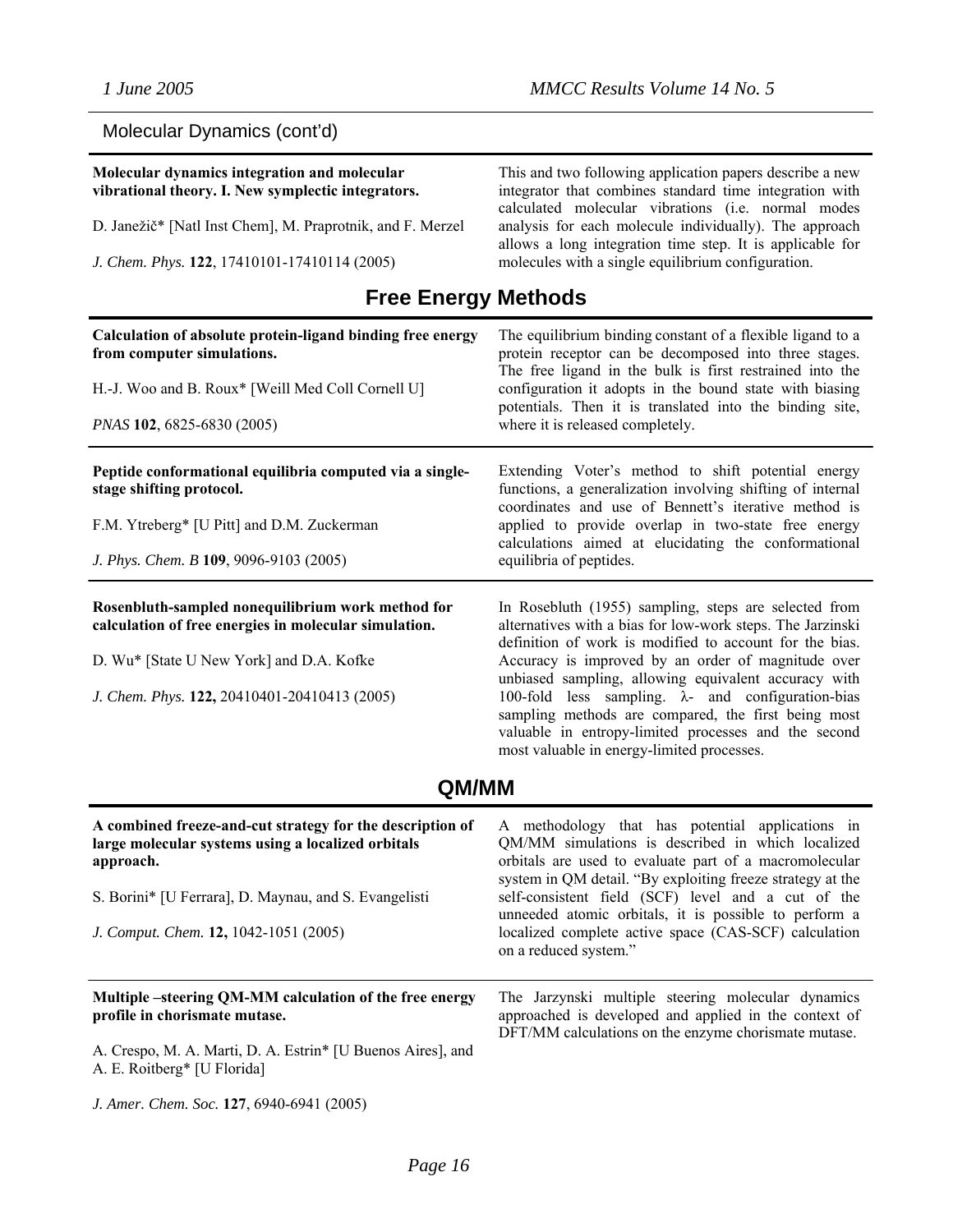QM/MM (cont'd)

| A critical evaluation of different QM/MM frontier<br>treatments with SCC-DFTB as the QM method.<br>P. H. Konig, M. Hoffmann, T. Frauenheim* [U Paderborn],<br>and Q. Cui* [U Wisc]<br>J. Phys. Chem. B 109, 9082-9095 (2005)                         | Different link-atom based frontier treatments in QM/MM<br>are evaluated. In general, some results (such as proton<br>affinities and deprotonation energies) are very sensitive<br>to the link-atom method applied. However, if charge is<br>conserved, the methods appear to be not too sensitive to<br>the approach and in most cases it is more important to<br>worry about details of long-range electrostatics and other<br>technical details. |  |
|------------------------------------------------------------------------------------------------------------------------------------------------------------------------------------------------------------------------------------------------------|----------------------------------------------------------------------------------------------------------------------------------------------------------------------------------------------------------------------------------------------------------------------------------------------------------------------------------------------------------------------------------------------------------------------------------------------------|--|
| Protein/ligand binding free energies calculated with<br>quantum mechanics/molecular mechanics.<br>F. Grater, S. M. Schwarz, A. Dejaegere, S. Fischer*<br>[U Heidelberg], and J. C. Smith* [U Heidelberg]<br>J. Phys. Chem. B 109, 10474-10483 (2005) | QM/MM is used to estimate binding free energies of 47<br>benzamidine derivatives bound to trypsin. The authors<br>suggest that such simulations could be a useful tool in<br>automated docking and scoring of flexible ligands.                                                                                                                                                                                                                    |  |
| Ab initio quantum chemistry: Methodology and<br>applications.<br>R.A. Friesner* [Columbia U]<br>PNAS 102, 6648-6653 (2005)                                                                                                                           | An overview of state-of-the-art <i>ab initio</i> quantum<br>chemical methodology and applications are presented.<br>The accuracy of each approach for key chemical<br>properties is summarized, and the computational<br>performance is analyzed with significant advances in<br>algorithms and implementation. Combined QM/MM or<br>self-consistent reaction field techniques are presented for<br>condensed-phase environment.                   |  |
| Ab initio molecular dynamics: Concepts, recent<br>developments, and future trends.<br>R. Iftimie, P. Minary, and M.E. Tuckerman* [Stanford U]                                                                                                        | Ab initio molecular dynamics is leading to new<br>paradigms in the elucidation of microscopic mechanisms,<br>rationalization of experimental data, and testable<br>predictions of new phenomena.                                                                                                                                                                                                                                                   |  |
| PNAS 102, 6654-6659 (2005)                                                                                                                                                                                                                           |                                                                                                                                                                                                                                                                                                                                                                                                                                                    |  |
| <b>Protein Folding</b>                                                                                                                                                                                                                               |                                                                                                                                                                                                                                                                                                                                                                                                                                                    |  |

# **Protein Folding**

| <b>Estimation of protein folding probability from</b><br>equilibrium simulations.<br>F. Rao, G. Settanni, E. Guarnera, and A. Caflisch* [U Zurich]<br>J. Chem. Phys. 122, 18490101-18490105 (2005) | The probability of folding to a native state, P, (vs.<br>unfolding) should be 0.5 for transition state<br>configurations. From a single trajectory containing<br>multiple folding and unfolding events, it is helpful to<br>determine the probability of folding based on a given<br>cutoff criterion called the commitment time, which is<br>long compared to local fluctuations, but long compared to<br>average folding time. |
|----------------------------------------------------------------------------------------------------------------------------------------------------------------------------------------------------|----------------------------------------------------------------------------------------------------------------------------------------------------------------------------------------------------------------------------------------------------------------------------------------------------------------------------------------------------------------------------------------------------------------------------------|
| An independent method for the analysis of protein folding<br>kinetics from all-atom molecular dynamics simulations.<br>N.J. Marianayagam* [U Cambridge], A.G. Brown, and<br>S.E. Jackson           | Time correlation functions of various structural properties<br>are proposed which can determine the endpoint of folding<br>and its mechanism in this "hypothesis" paper.                                                                                                                                                                                                                                                         |

*J. Biomol. Struct. Dyn.* **23**, 73-76 (2005)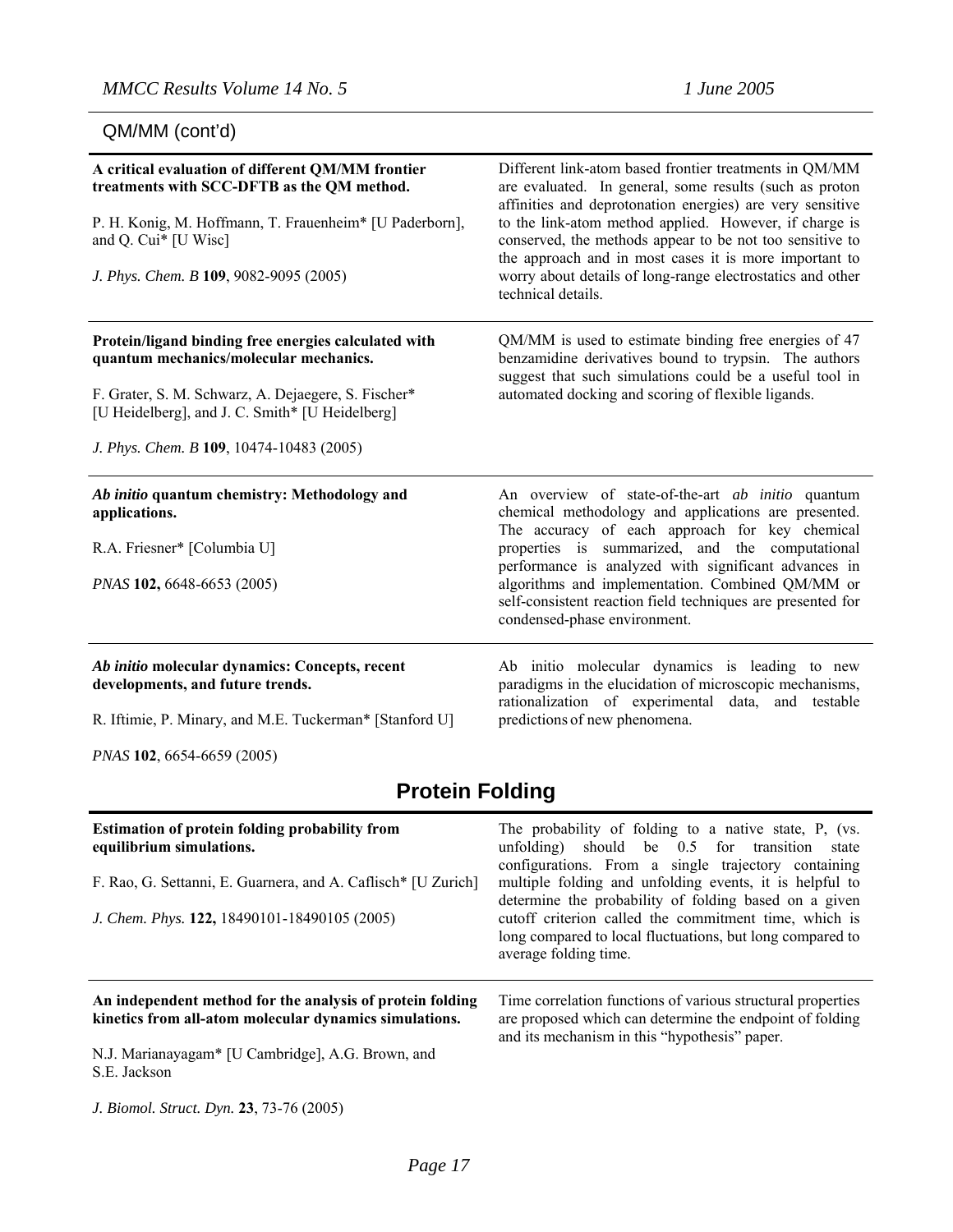### Protein Folding (cont'd)

| Energy landscape paving simulations of the trp-cage<br>protein.           | The efficiencies of energy-paving algorithms, in which<br>MD or MC simulations utilize a self-avoiding energy<br>function, are compared. These algorithms demonstrate<br>the funnel shaped energy landscape for trp-cage protein. |  |
|---------------------------------------------------------------------------|-----------------------------------------------------------------------------------------------------------------------------------------------------------------------------------------------------------------------------------|--|
| A. Schug* [Forsch Karlsruhe], W. Wenzel, and<br>U.H.E. Hansmann           |                                                                                                                                                                                                                                   |  |
| J. Chem. Phys. 122, 19471101-19471107 (2005)                              |                                                                                                                                                                                                                                   |  |
| A directed essential dynamics simulation of peptide<br>folding.           | In directed essential dynamics, principle components<br>analysis is used to determine the most active collective<br>motions. Then motions are simulated using these active                                                        |  |
| C. Chen, Y. Xiao* [Huazhong U Sci Tech], and L. Zhang                     | modes, with a directing force to encourage motions<br>towards the folded state to avoid nonproductive paths.                                                                                                                      |  |
| <i>Biophys. J.</i> 88, 3276-3285 (2005)                                   | The method is illustrated with S-peptide folding.                                                                                                                                                                                 |  |
| Energy landscape distortions and the mechanical<br>unfolding of proteins. | The energy surface changes during stretching, according<br>to molecular simulations and energy landscape analysis.<br>If thermalization is faster than stretching, new minima                                                     |  |
| D.J. Lacks* [Case Western Reserve U]                                      | can appear that modify mechanical unfolding rates.                                                                                                                                                                                |  |
| <i>Biophys. J.</i> 88, 3494-3501 (2005)                                   |                                                                                                                                                                                                                                   |  |
| <b>Ligand Docking</b>                                                     |                                                                                                                                                                                                                                   |  |

**Influence of external vibration on tether chain in ligandreceptor binding.** 

A tether extends more when exposed to low frequency vibrations in the environment, which should strongly affects tethered ligand binding.

B. Xue and W. Wang\* [Nanjing U]

*J. Chem. Phys.* **122,** 19491201-19491208 (2005)

# **Structure Determination**

### **RECOORD: a recalculated coordinate database of 500+ proteins from the PDB using restraints from the BioMagResBank.**

A.J. Nederveen, J.F. Doreleijers, W. Vranken, Z. Miller, C.A. Spronk, S.B. Nabuurs, P. Guntert, M. Livny, J.L. Markley, M. Nilges, E.L. Ulrich, R. Kaptein, and A.M. Bonvin\* [Utrecht U]

545 protein structures are recalculated from the NMR distance restraints (BioMagResBank FRED data) using CNS and CYANA. In most cases models could be refined to significantly higher quality (*e.g.* packing and Ramachandran distribution) and less violations than the deposited (PDB) models. Significance and intercorrelation of various NMR structure quality indicators is discussed at length.

*Proteins* **59***,* 662-672 (2005)

**Clustering algorithms for identifying core atom sets and for assessing the precision of protein structure ensembles.**

D.A. Snyder and G.T. Montelione\* [Rutgers U]

*Proteins* **59***,* 673-686 (2005)

A method for defining structural cores, and for deciding whether a single or multiple cores are necessary, in structural ensembles is presented. Some of the controversies and difficulties in assessing NMR structure quality are discussed.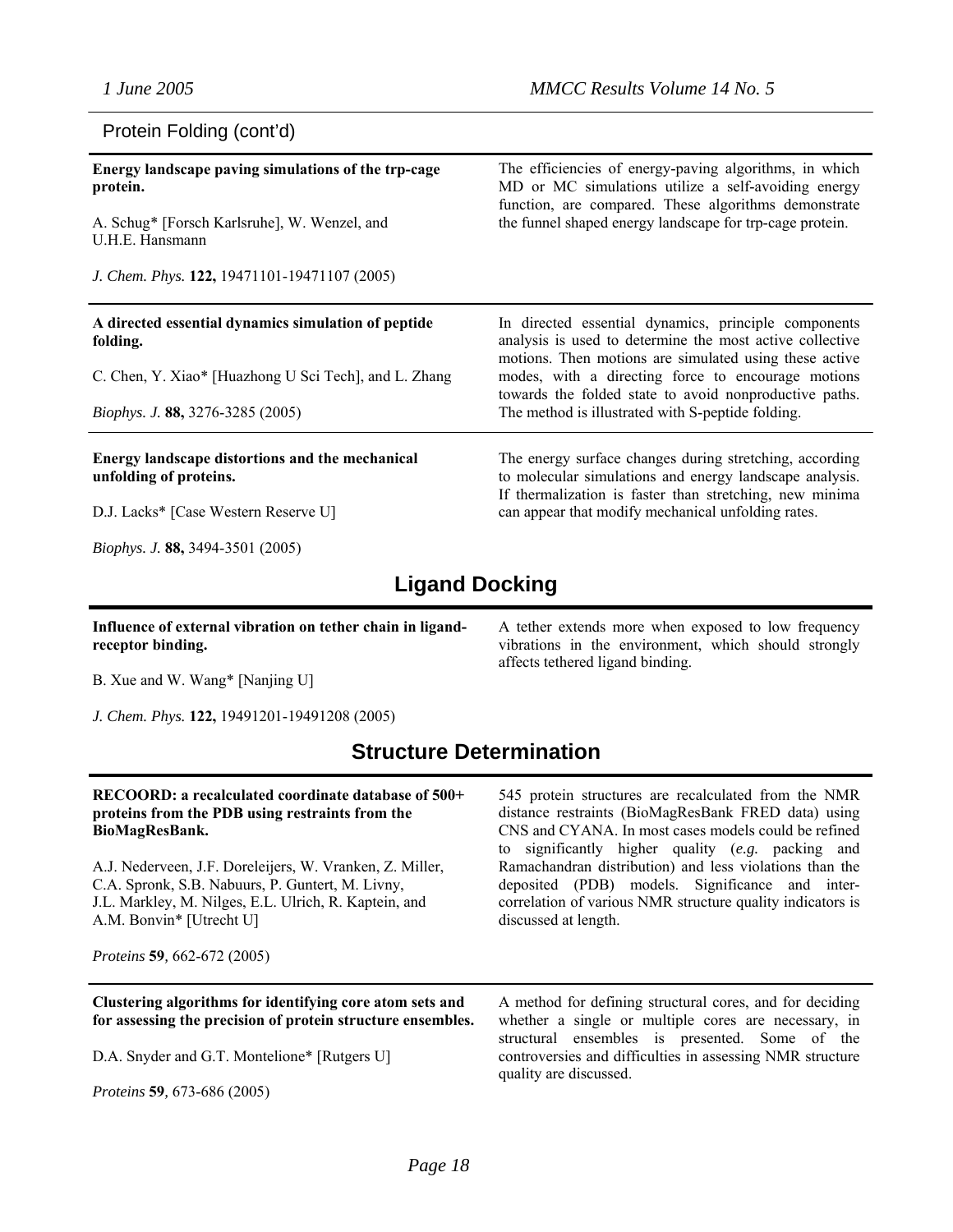# **3. J O U R N A L R E V I E W S**

## **Journal of the American Chemical Society 127(14-22), 2005**

- 5204-5211 Reactions of d<sup>0</sup> group 4 amides with dioxygen. Preparation of unusual oxo aminoxy complexes and **theoretical studies of their formation**, R. Wang, X.-H. Zhang, S.-J. Chen, X. Yu, C.-S. Wang, D. B. Beach, Y.-D. Wu\* [Hong Kong U], and Z.-L. Xue\* [U TN] [DFT calculations look at Zn and Hf oxo aminoxide complexes]
- 5449-5462 **Spectroscopic and computational studies of Ni superoxide dismutase: Electronic structure contributions to enzymatic function**, A. T. Fiedler, P. A. Bryngelson, M. J. Maroney, and T. C. Brunold\* [U Wisc] [DFT and spectroscopy applied to nickel superoxide dismutase]
- 5794-5795 **Factors controlled the barriers to degenerate hydrogen atom transfters**, C. Isborn, D. A. Hrovat, W. T. Borden\* [U WA], J. M. Mayer\* [U WA], and B. K. Carpenter\* [Cornell U] [Bond dissociation energies are estimated in high level calculation]
- 6048-6051 **A computational analysis of the ring-opening polymerization of** *rac***-Lactide initiated by single-site** *b***diketiminate metal complexes: Defining the mechanistic pathway and the origin of stereocontrol**, E. L. Marshall, V. C. Gibson, and H. S. Rzepa\* [Imperial College] [DFT simulations ranging from STO-3G to 6-311G(3d) probe ring-opening polymerization at a magnesium center]
- 6077-6086 **Photoinduced charge generation and recombination dynamics in model donor/acceptor pairs for organic solar cell applications**, V. Lemaur, M. Steel, D. Beljonne, J.-L. Bredas, and J. Cornil\* [U Mons-Hainaut] [QM gives insight into organic solar cells exciton dissociation and charge recombination]
- 6116-6122 **The enthalpies of formation of** *o***-,** *m***-, and** *p***-benzoquinone: Gas-phase ion energetics, combustion calorimetry, and quantum chemical computations combined**, A. Fattahi, S. R. Kass\* [U Mn], J. F. Liebman\* [U Md], M. A. R. Matos\* [U Porto], M. S. Maranda, and V. M. F. Morais [DFT complements mass spectrometry]
- 6257-6265 **Ab initio studies on the radiationless decay mechanisms of the lowest excited singlet states of 9Hadenine**, S. Perun, A. L. Sobolewski\* [Polish Acad Sci], and W. Domche [Multireference ab initio methods at CASSCF level and above probe photochemical pathways of adenine]
- 6443-6450 **AT base pair anions versus (9-methyl-A)(1-methyl-T) base pair anions**, D. Radisic, K. H. Bowen, Jr\* [Johns Hopkins], I. Dabkowska, P. Storoniak, J. Rak, and M. Gutowski [Czech Acad Sci] [DFT simulation complement anion photoelectron spectroscopy]
- 6541-6458 **Solid-state NMR and quantum chemical investigations of 13C**<sup>α</sup>  **shielding tensor magnitudes and orientations in peptides: Determining** φ **and** ψ **torsion angles**, S. Wi, H. Sun, E. Oldfield\* [UIUC], and M. Hong\* [Iowa State U] [Calculations of shielding tensors on dipeptide models]
- 6583-6594 **Pairwise decomposition of residue interaction energies using semiempirical quantum mechanical methods in studies of protein-ligand interaction**, K. Raha, A. J. van der Vaart, K. E. Riley, M. B. Peters, L. M. Westerhoff, H. Kim, and K. M. Merz, Jr.\*[PSU], [Off-diagonal Fock matrix elements highlight the interaction of the ionic core and valence electrons between the protein and bound ligand]
- 6802-6813 **Electric field induced switching behaviors of monolayer-modified silicon surfaces: Surface designs and molecular dynamics simulations**, Y. Pei, and J. Ma\* [Nanjung U], [Surfaqce tethered carboxylated alkyl chains are probed in MD under electric fields]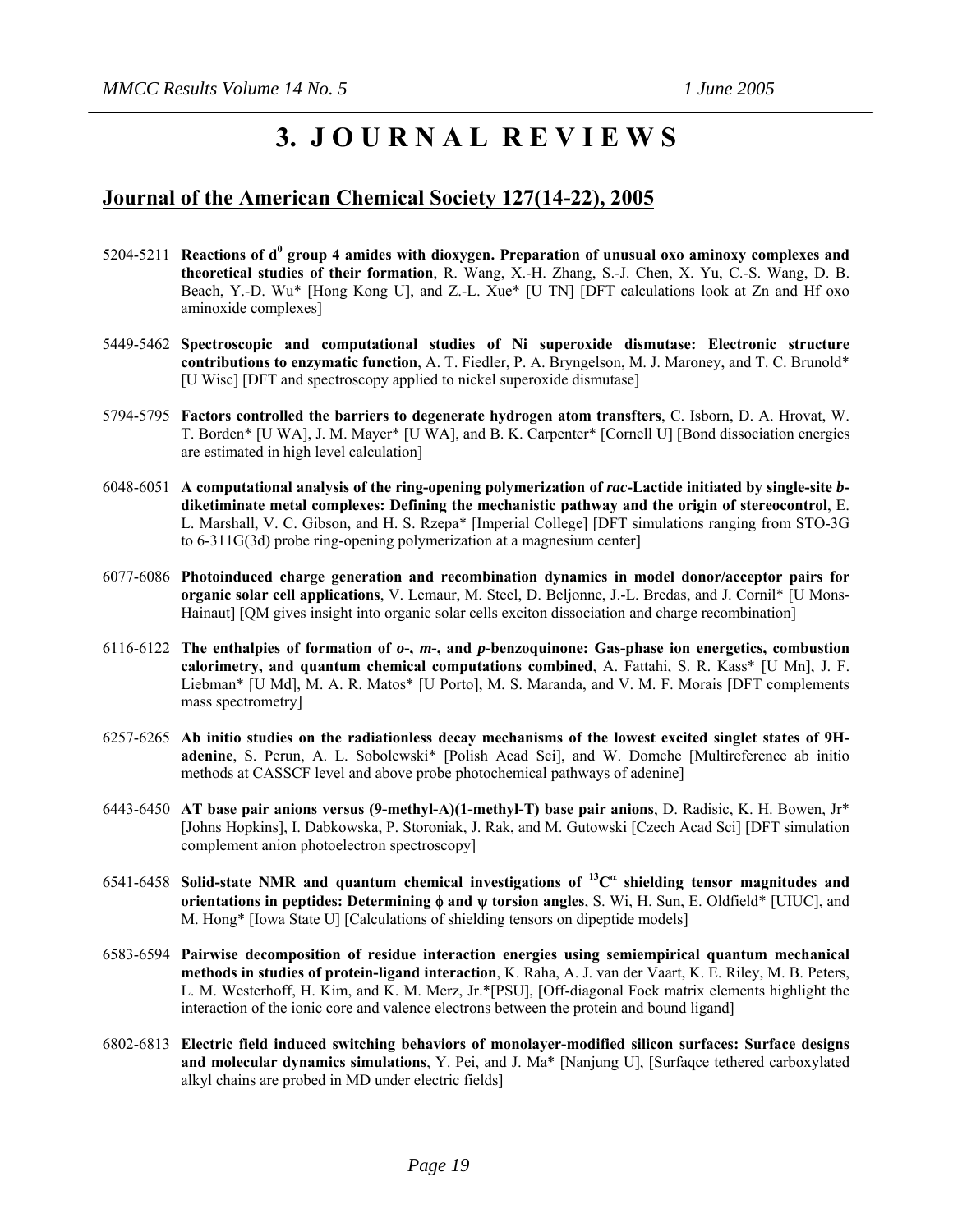- 6830-6835 **Water at a hydrophilic solid surface probed by ab initio molecular dynamics: Inhomogeneous thin layers of dense fluid**, G. Cicero\* [LLNL], J. C. Grossman, A. Catellani, and G. Galli, [Car-Parrinello on cubic SiC with water]
- 6902-6909 **Theoretical study of the suicide inhibition mechanism of the enzyme pyruvate formate lyase by methacrylate**, M. de Fatima Lucas, and M. J. Ramos\* [U Porto] [DFT on model systems]
- 7215-7226 **An efficient fragment-based approach for predicting the ground-state energiesand structures of large molecules**, S. Li\* [Nanjing U], W. Li, and T. Fang ["Quantum locality" allows a fragment based HF approach to large molecules]
- 7721-7728 **Nitric oxide interaction with cytochrome** *c '* **and its relevance to guanylate cyclase. Why does the iron histidine bond break?**, M. A. Marti, L. Capece, A. Crespo, F. Doctorovich, and D. A. Estrin\* [U Beunos Aires] [Hybrid quantum-classical simulations are applied to the enzyme]
- 7924-7931 **Design of C2-chiral diamines that are computationally predicted to be a million-fold more basic than the original proton sponges**, R. W. Alder\* [U Bristol] [DFT predicts pKa values in the range of 23-26 in water]
- 8026-8027 **Theoretical investigation of C-H hydroxylation by (N4Py)FEIV=O2+: An oxidant more powerful than P450?**, D. Kumar, H. Hirao, L. Que, Jr., and S. Shaik\* [Hebrew U] [High level QM calculations are applied]

### **Journal of Physical Chemistry B 109(14-18), 2005**

- 6457-6460 **David Chandler Tribute** [Issue 14 is a special issue devoted to David Chandler and includes many interesting articles only a few of which are listed here]
- 7482-7487 **All-atom molecular dynamic simulations and relative NMR spectra study of weak C-H...O contacts in amide-water systems**, R. Zhang, H. Li\* [Zhejiang U], Y. Lei, and S. Han [NMR and all atom MD investigate CHO contacts]
- 7488-7499 **Mosaic energy landscapes of liquids and the control of protein conformational dynamics by glassforming solvents**, V. Lubchenko\* [UCSD], P. G. Wolynes, and H. Frauenfelder [Random first-order transition theory is used to explain protein conformational motions]
- 7529-7534 **Simulation of electron transfer between cytochrome c2 and the bacterial photosynthetic reaction center: Brownian dynamics analysis of the native proteins and double mutants**, J. Lin, and D. N. Beratan\* [Duke U] [BD with a exponential distance-dependent electron-transfer rate model]
- 7614-7616 **Molecular dynamics study of the hydration of lanthanum(III) and europium(III) including manybody effects**, C. Clavaguera, R. Pollet, J. M. Soudan, V. Brenner, and J. P. Dognon\* [CNRS] [The first set of MD simulations on lanthanides including many-body effects]
- 7671-7685 **Computational study of the structure, dynamics, and photophysical properties of conjugated polymers and oligomers under nanoscale confinement**, B. G. Sumpter\* [ORNL], P. Kumar, A. Mehta, M. D. Barnes, W. A. Shelton, and R. J. Harrison [MD, MC and experiment look at various confined polymers]
- 7749-7757 **Electronic structure of the nucleobases**, J. MacNaughton\* [U Saskatchewan], A. Moewes, and E. Z. Kurmaev [Ab initio and DFT calculations of bases compared to X-ray absorption and emission spectroscopy]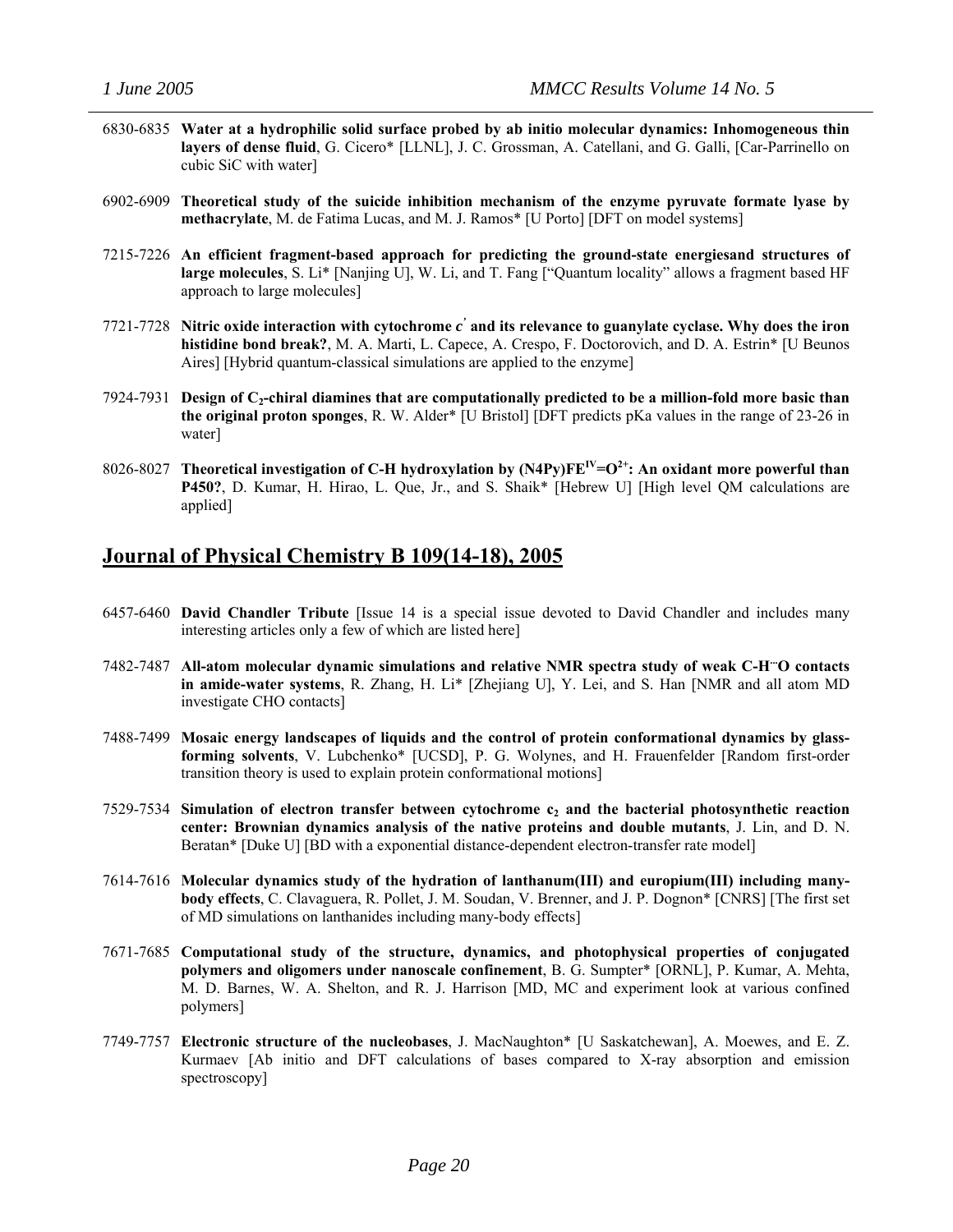- 7903-7914 **Conformation dependence of electronic structures of poly(ethylene oxide)**, B. Brena, G. V. Zhuang, A. Augustsson, G. Liu, J. Nordgren, J.-H. Guo, P. N. Ross, and Y. Luo\* [Royal Inst Tech] [Ab initio and DFT calculations are performed on four different polymeric chain conformations]
- 7948-7951 **Density function theory study of NO adsorbed on A-zeolite**, Y.-J. Liu, A. Lund, P. Persson, and S. Lunell\* [Uppsala U] [B3LYP at  $6-31g$  and  $6-31g(d)$ ]
- 7952-7960 **DFT investigation of alkoxide vs alkylammonium formation in amine-substituted zeolites**, D. Lesthaeghe, V. Van Speybroeck, G. B. Marin, and M. Waroquier\* [Ghent U] [Double zeta 6-31g(d) B3LYP]
- 8091-8096 **Supercooled water in PVA matrixes. II. A molecular dynamics simulation study and comparison with QENS results**, E. Chiessi\* [U Roma], F. Cavalieri, and G. Paradossi [MD of water in hydrogels]
- 8097-8102 **Calculation of the hydration free energy difference between pyridine and its methyl-substituted derivatives by computer simulation methods**, L. Partay, P. Jedlovsky\* [Eotvos Lorand U], and G. Jancso\* [KFKI Atomic Ener Res Inst] [FEP simulation]
- 8125-8131 **Atomistic molecular dynamics simulation of benzene as a solute in a columnar discotic liquid crystal**, G. Cinacchi\* [U Pisa] [MD of a binary LQ in benzene]
- 8164-8170 **Influence of confinement on the electrostatic interaction between charged colloids: a (N,V,T) Monte Carlo study within hyperspherical geometry**, A. Delville\* [CNRS] [MC to look at ionic distributions]
- 8185-8194 **Thermodynamic characterization of fluids confined in heterogeneous pores by Monte Carlo simulations in the grand canonical and the isobaric-isothermal ensembles**, J. Puibasset\* [CNRS] [MC and thermodynamic integration are applied]
- 8216-8219 **Methyl transfer in glycine** *N***-methyltransferase. A theoretical study**, P. Velichkova, and F. Himo\* [Albanova U] [DFT calculations of GNMT methyl transfer step]
- 8605-8612 **Investigation of possible structures of silicon nanotubes via density-functional tight-binding molecular dynamics simulations and ab initio calculations**, R. Q. Zhang, H.-L. Lee, W.-K. Li, and B. K. Teo\* [U Ill Chicago] [Gearlike structures with alternating sp2 and sp3 like local silicon configurations are found in single walled silicon nanotubes]
- 8663-8672 **Dynamics and thermodynamics of water in PAMAM dendrimers at subnanosecond time scales**, S.-T. Lin, P. K. Maiti, and W. A. Goddard, III\* [Cal Tech] [MD of generation 5 polyamidoamine dendrimers in water]
- 9119-9131 **Toward a full characterization of nucleic acid components in aqueous solution: Simulations of nucleosides,** N. Foloppe, and L. Nilsson\* [Karolinska Inst] [MD assesses the performance of CHARMM and other nucleic acid force fields on nucleosides in water]
- 9810-9817 **Smooth solvation method for d-orbital semiempirical calculations of biological reactions. 2. Application to transphosphorylation thio effects in solution**, B. A. Gregersen, J. Khandogin, W. Thiel, and D. M. York\* [U Mn], [Application of a new semi-empirical method to phosphorous and sulfur]
- 9818-9829 **How to model solvation of peptides? Insights from a quantum mechanical and molecular dynamics study of** *N***-methylacetamide. 1. Geometries, infrared, and ultraviolet spectra in water**, B. Mennucci\* [U Pisa], and J. M. Martinez, [QM and classical calculation at the continuum, solute-solvent cluster and clusters embedded in a continuum are applied to a solvated alanine dipeptide]
- 9830-9838 **How to model solvation of peptides? Insights from a quantum mechanical and molecular dynamics study of** *N***-methylacetamide. 2. 15N and 17º nuclear shielding in water and in acetone**, B. Mennucci\* [U Pisa], and J. M. Martinez, [Continuation of the previous study looking at shifts of O and N shieldings]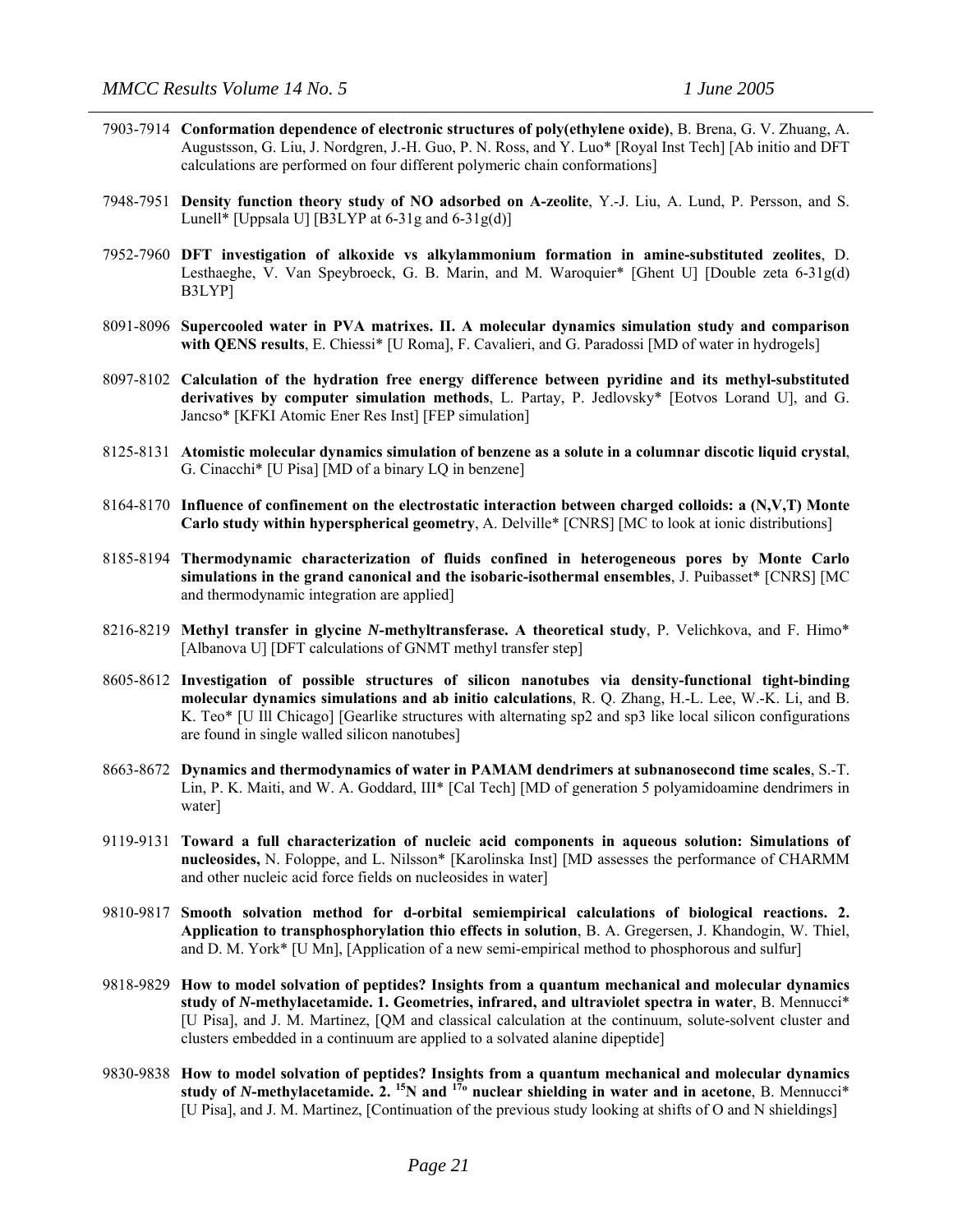- 10484-10492 **Role of hydrogen bonds in protein-DNA recognition: Effect of nonplanar amino groups**, S. Mukherjee, S. Majumdar, and D. Bhattacharyya\* [Saha Inst], [Ab initio and database analysis of protein-DNA complexes]
- 10493-1004 **Excitation dynamics in the LHCII complex of higher plants: Modeling based on the 2.72 Å crystal structure**, V. I. Novoderezhkin, M. A. Palacios, H. Van Amerongen, and R. Van Grondelle\* [Vrije U], [Based on the crystal structure, steady-state spectra and energy-transfer dynamics are probed]

### **Current Opinion in Structural Biology, 15(2), April 2005**

135-136 **Theory and simulation: pushing the limits**, J.A. McCammon\* [UCSD] and R.C. Wade

In this article, an overview on the limitations of theory and simulation are presented.

137-143 **Improving implicit solvent simulations: A Poisson-centric view,** N.A. Baker\* [Washington U. in St. Louis]

> Recent developments of implicit solvent models are compared with computational efficiency and accuracy. These techniques are converging to a point at which both are suitable for simulating certain types of biomolecular systems over sizable time and length scales.

144 -150 **Coarse-grained models for proteins,** V. Tozzini\* [NEST-INFM Scuola Normale Superiore]

 The use of more rigorous parameterization techniques and novel algorithms are achieved for sampling configurational space to predict all-atom simulations.

151-156 **Long-timescale simulation methods,** Ron Elber\* [Cornell U.]

 The basic time-step of atomically detailed simulations is not difficult to find molecular processes in biology that span more than ten orders of magnitude of relevant times. Several techniques are developed in recent years to address these problems.

157-163 **Biomolecular simulations at constant pH**, J. Mongan and D.A. Case\* [The Scrips.]

 MD simulations are used to calculate the proton transfer between the system and a hypothetical bath of protons at a given pH. The energetics of charge changes upon protonation or deprotonation is accurately modeled.

### 164-170 **Enhancing the accuracy, the efficiency and the scope of free energy simulations**, T. Rodinger and R. Pomès\* [Hospital for Sick Children, Toronto]

 Novel methods combining the advantages afforded by various existing approaches of free energy calculations offer promising strategies to elucidate the physical basis of important biological processes.

171-175 **Macromolecular recognition**, C. Deremble and R. Lavery\* [Inst. Biol.Phys.Chem.]

Computational speed and refining process is required on search algorithms, molecular representations and interaction potentials to detect the binding surfaces of individual macromolecules and to predict the structure of binary macromolecular complexes.

176-183 **The dynamics and energetics of water permeation and proton exclusion in aquaporins**, B.L. de Groot and H. Grubmüller\* [Max-Planck Inst.]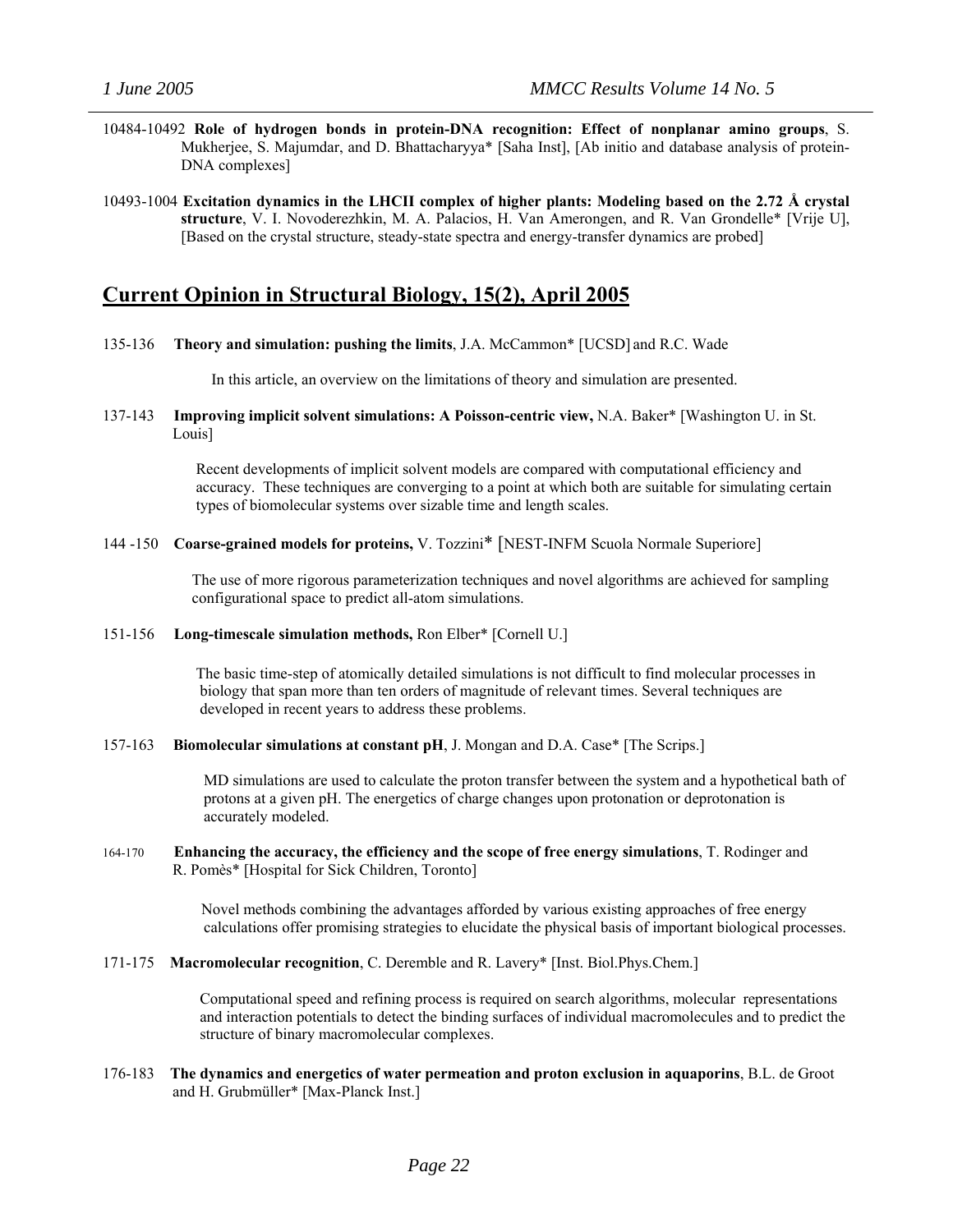Water molecules and small solutes ability to block proton flux is particularly remarkable across lipid bilayers. Atomistic computer simulation methods are used to study the dynamics of the water molecules and the mobility of protons inside the aquaporin channel.

### 185-187 **Macromolecular assemblages - from molecules to functional modules,** Patrick Cramer\* [Univ. of Munich] and W. Baumeister  **Research Article not available.**

#### 188-196 **Nucleosome and chromatin fiber dynamics,** K. Luger\* [Colorado State U.] and J.C. Hansen

The inherent dynamics of nucleosomal assemblages at all structural levels are a key link between the condensed domains found in eukaryotic genomes and the functions that take place within them.

197-203 **The dynamic machinery of mRNA elongation**, K. -Jean Armache, H. Kettenberger and P. Cramer\* [Univ. of Munich]

> This study suggested that how RNA polymerase II unwinds DNA, how it separates the RNA product from the DNA template and how it incorporates nucleoside triphosphate (NTP) substrates into the growing RNA chain.

204-212 **A cradle for new proteins: trigger factor at the ribosome**, T. Maier, L. Ferbitz, E. Deuerling and Nenad Ban<sup>\*</sup> [Swiss Federal Inst. of Tech.]

> The structural results provided a comprehensive view of the role of trigger factor during co-transitional protein folding.

### 213-220 **Targeting proteins to membranes: structure of the signal recognition particle**, P.F. Egea, R.M. Stroud and P. Walter\* [UCSF]

 The results provided new insights into three essentials steps of the SRP-dependent protein targeting cycle: the assembly and interaction of the SRP ribonucleoprotein core, the GTP-dependent SRP-SR association, and the interaction between SRP and the ribosome.

221-226 **Modularity within the architecture of the nuclear pore complex**, T.U. Schwartz\* [Massachusetts Inst. of Tech.]

> Recent studies using complementary techniques have significantly enhanced the understanding of the nuclear pore complexe (NPC) structure.

### 227-236 **Virus maturation: dynamics and mechanism of a stabilizing structural transition that leads to infectivity,** A.C. Steven\*, J.B. Heymann, N. Cheng, B.L. Trus and J.F. Conway, T.U. Schwartz\* [Massachusetts Inst. of Tech.]

 The determination of the folds of the five major proteins - major capsid protein, scaffolding protein, portal, protease and accessory protein - that are typically involved in capsid assembly. These data provide a frame work for detailed mechanistic investigations and elucidation of mutations that affect assembly in various ways.

237-243 **Adenovirus complex structures**, Stephen Cusack\* [EMBL Grenoble Outstation]

 Capsid architecture identification studies have the importance in engineering adenovirus for use in various gene transfer applications.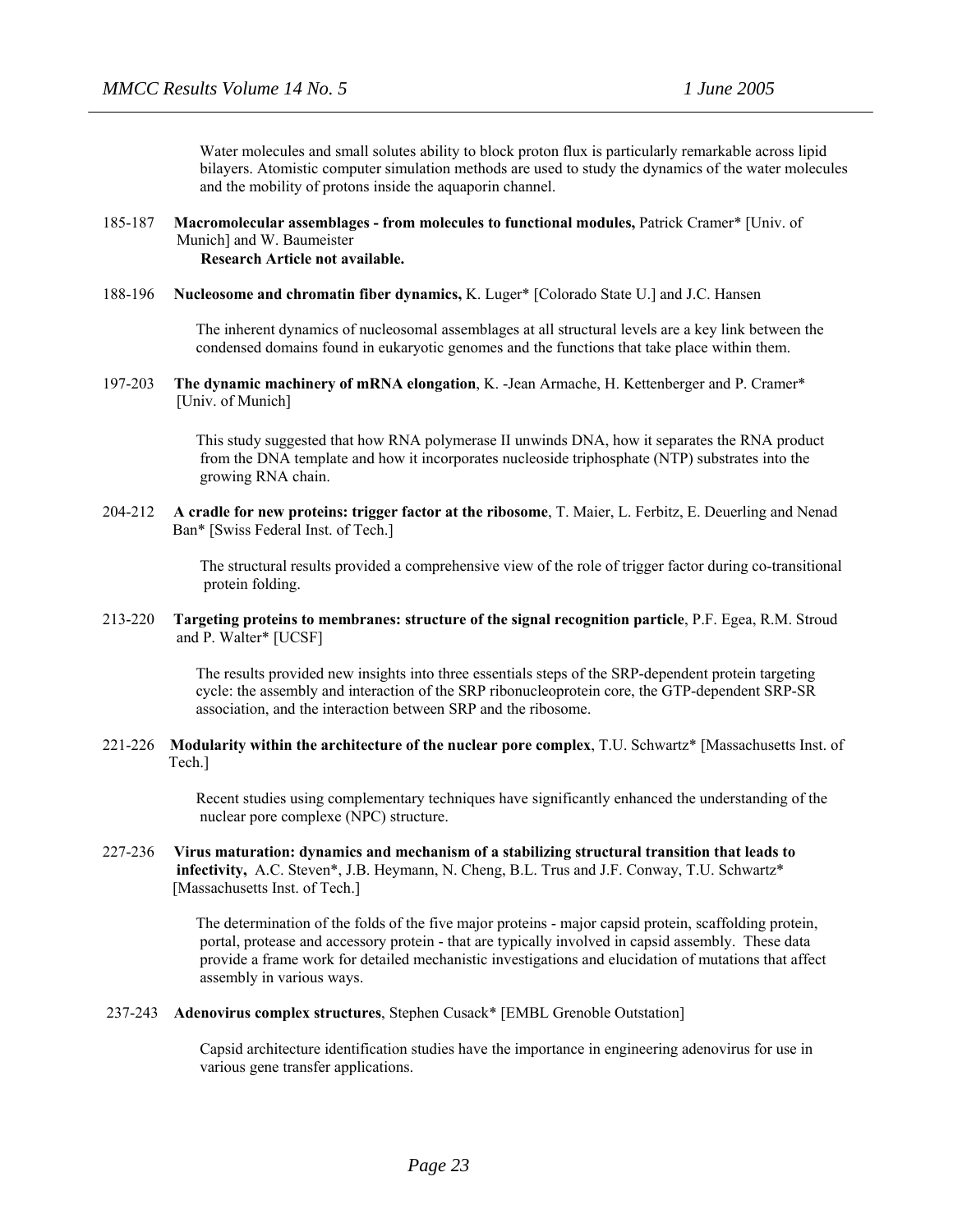### **Journal of Molecular Graphics and Modeling 23(5), April, 2005**

- 389-394 **Structure analysis of the protein transduction domain of human Period1 and its mutant analogs,** X.L. Yang, J. Xie, B. Niu, X.N. Hu, Y. Gao, Q. Xiang, Y.H. Zhang, Y. Guo and Z.G. Zhang\* [Chinese Acad. of Med.Sci.], See **Applications / Protein Structure Analysis**
- 395-405 *LigScore:* **a novel scoring function for predicting binding affinities,** A. Krammer\* [Accelrys Inc.], P.D. Kirchhoff, X. Jiang, C.M. Venkatachalam and M. Waldman, See **Applications / Ligand Binding.**
- 409-418 **Inhibitor-based validation of a homology model of the active-site of tripeptidyl peptidase II,** H. De Winter\* [Johnson & Johnson Pharm.], H. Breslin, T. Miskowski, R. Kavash and M. Somers See **Applications / Comparative or Homology Modeling.**
- 419-431 **Modelling of HLA-DQ2 and its interaction with gluten peptides to explain molecular recognition in celiac disease.** S. Costantini, M. Rossi, G. Colonna and A.M. Facchiano\* [Inst. of Food Sci.], See **Applications / Comparative or Homology Modeling**
- 433-438 **Modeling kinase-substrate specificity: implication of the distance between substrate nucleophilic oxygen and attacked phosphorus of ATP analog on binding affinity.** Ming Sun\* [Tsinghua U.], X. -H. Liu, S. -H. Ji and Y. -F. Zhao, See **Applications / Ligand Binding.**
- 439-446 **Combining structure-based drug design and pharmacophores.** Renate Griffith\* [Univ. of Newcastle], Tien T.T. Luu, J. Garner and P.A. Keller, See **Applications/Medicinal Chemistry and Drug Design.**
- 447-456 **Structure and property correlation for Ag deposition on α-Al2O3 - a first principle study,** Abhijit Chatterjee\* [Accelrys K.K.], Syuichi Niwa and Fujio Mizukami, See **Applications/ Surfaces**, **Catalysts and Material subjects.**
- 457- 464 **Modeling aided design of potent glycogen phosphorylase inhibitors**. Q. Deng\* [Merck Res. Labs.], Z. Lu, J. Bohn, K.P. Ellsworth, R.W. Myers, W.M. Geissler, G. Harris, K. Chapman, C.A. Willoughby, B. McKeever and R. Mosley, See **Applications / Ligand Binding.**

# **Theoretical Chemistry Accounts: Theory, Computation, and Modeling (Theoretica Chimica Acta), 113(3), April 2005**

133-151 **Accurate partial atomic charges for high-energy molecules using class IV charge models with the MIDI! basis set**. C.P. Kelly, C.J. Cramer\* [Univ. of Minnesota] and D.G. Truhlar.

> A new charge model (CM3) was developed for calculations on molecules containing H, Li, C, N, O,F, Si, S, P, Cl, and Br. Hartree-Fock and hybrid density functional (HDFT) theories and MIDI! basis set are used to calculate partial atomic charges.

152-160 **Towards a complete basis set limit of Hartree-Fock method: correlation-consistent versus polarized-consistent basis sets**, S. Shahbazian and M. Zahedi\* [Shahid Beheshti Univ.]

> The potential energy surfaces derived from basis-set-dependent solution of the Hartree-Fock equations achieves the exact numerical derived potential energy surfaces in an ordered manner.

161-166 **Hydrogen bonding motif in 2-hydroxy-1,4-naphthoquinone**, N.R. Dhumal, A.V. Todkary, S.Y. Rane and S.P. Gejji\* [Univ. of Pune]

> The  $(HNO)$ <sub>n</sub>  $(n=1-4)$  series modeled systems are used to investigate the self-assemblies of 2-hydroxy-1,4-naphthoquinone (HNQ) using *ab initio* Hartree-Fock calculations. The energetics and charge distribution in these molecular systems are presented.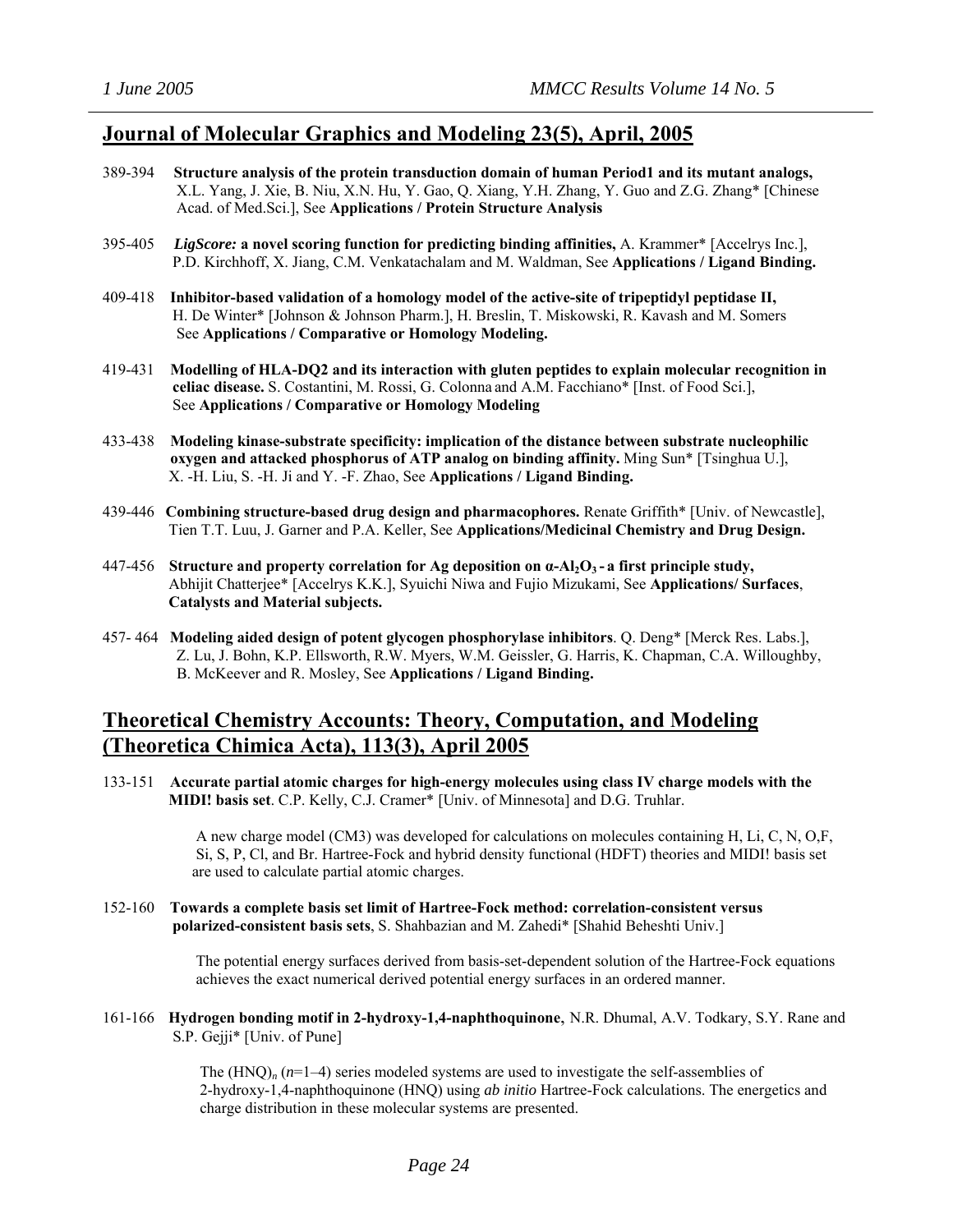### 167-177 **Molecular electrostatic potentials and electron densities in azatriprismanes and nitroazatriprismanes**, S.P. Gejji\* [Univ. of Pune] and K.A. Joshi

Ab initio Hartree-Fock (HF)-derived molecular electrostatic potentials and molecular electron densities are used to analyze the energy and charge distributions in a series of aza  $(C_6N\alpha H_{6-q})$  and nitroaza  $(CNO<sub>2</sub>)<sub>6–\alpha</sub> N<sub>\alpha</sub>$ , (with  $\alpha=1...6$ ) derivatives of triprismane.

### 178-182 **Monte Carlo simulation of polarizable systems: Early rejection scheme for improving the performance of adiabatic nuclear and electronic sampling Monte Carlo simulations,** M. Medeiros\* [Univ. Nat. Aut. de México]

The new method was employed in Gibbs ensemble Monte Carlo simulations of the polarizable simple point charge-fluctuating charge (SPC-FQ) model of water. The proposed method allows this number to increase, enhancing the chemical potential equalization.

### 183-186 **Average electron momenta in many-electron atoms**, T. Koga\* [Muroran Inst. of Tech.]

 The sum and the difference of the two momenta constitute upper and lower bounds to the electron-pair relative momentum and to the electron-pair center-of mass momentum.

### 187-190 **On the accuracy of numerical Hartree-Fock energies**, Frank Jensen\* [Univ. of Southern Denmark]

 The convergence with respect to the computational parameters are systematically investigated. HF energies accurate to at least 1 microHartree are generated for 42 diatomic systems containing first and second row elements, encompassing both cationic, neutral and anionic systems.

191-196 **Self-interaction correction and isotropic hyperfine parameter of light atoms,** D. Guenzburger\* [Cent. Brasil. de Pesquisas Físicas], D.E. Ellis and Joice Terra

> Numerical SCF calculations in DFT and the local spin-density approximation were performed for the light atoms H, Li, B, C, N, O and F to investigate the effect of the self-interaction correction on the isotropic hyperfine parameter AISO.

# **Theoretical Chemistry Accounts: Theory, Computation, & Modeling, 113(4), May, 2005**

197-204 **New designs for inhibitors of the NF-B: DNA binding**, P.A. Fernandes, E.S. Henriques, V. Pande, M.J. Ramos\* [U do Porto], A.R.R. Maia, A.A.S. Almeida, B.F.B. Silva, C.M. S. Ribeiro, C.F.B. Ribeiro, D.S.M. Ribeiro, D.A.P. Fonseca, E.M.S. Cunha, F.R.N.C. Maia, J.A.A. Pereira, J.P.G. Pacheco, J.A.A.D. Ferreira, L.R.C. Matos, M.A.B. P. Pinto, M.C.S. Borges, P.J.C.R. Magalhães, P.F.R.D. Teixeira, P.N.B.C. Veloso, R.J.F. Ferreira, S.S. Gomes, T.F. Barros, T.S.J.T. Selão, and V.M.C. Fernandes.

> GOLD was used to calculate the binding mode of PGJ2 and other related inhibitors to NF-B. MM and DFT calculations identified some novel compounds with increased affinity.

### 205-211 **Geometric and electronic similarities between transition structures for electrocyclizations and sigmatropic hydrogen shifts**, R. Ponec, P. Bultinck\* [Ghent U], S. Van Damme, R. Carbó-Dorca and D.J. Tantillo.

 Theoretical evidence is provided for the similarity between transition structures for electrocyclizations and sigmatropic hydrogen shifts.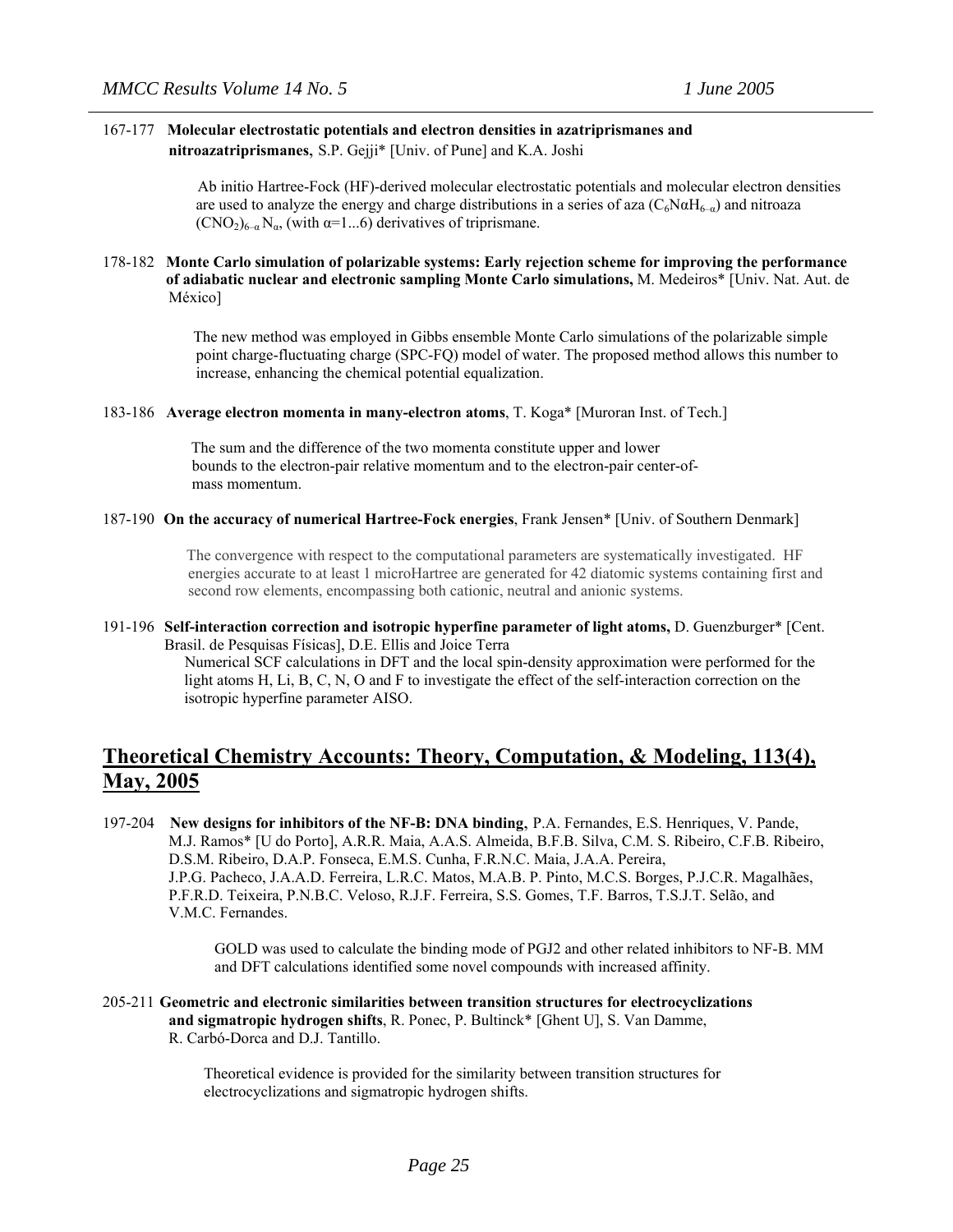### 212-214 **Valence basis sets for lanthanide 4f-in-core pseudopotentials adapted for crystal orbital ab initio calculations**, J. Yang\* [U Cologne] and M. Dolg.

Crystal orbital adapted Gaussian (4s4p3d), (5s5p4d) and (6s6p5d) valence primitive basis sets are used to calculate atomic energies of free lanthanide atoms for the evaluation of cohesive energies for A-Ln2O3 within both conventional Kohn-Sham DFT and the *a posteriori*-HF correlation DFT schemes.

### 225-232 **Interpolated potential energy surface for abstraction and exchange reactions of NH3 + H and deuterated analogues**, G.E. Moyano and M.A. Collins\* [Australian Natl U]

An ab initio interpolated potential energy surface for the hydrogen abstraction and exchange reactions between ammonia and a hydrogen atom is reported.

### 233-237 **Basis set effects on relative energies and HOMO–LUMO energy gaps of fullerene C36,** K. Hoon Kim\* [LG Chem. Ltd.], Young-Kyu Han and Jaehoon Jung

Fifteen  $C_{36}$  isomers were examined to determine the influence that the quality of basis sets has on the geometry parameters, the relative stability and HOMO–LUMO energy gaps of fullerene isomers calculated with DFT.

# **Journal of Chemical Theory & Computation, Volume 1(3) May, 2005**

### BIOMOLECULAR SYSTEMS

### Model Systems

472-478 **Histidine-Aromatic interactions in proteins and protein-ligand complexes: Quantum chemical study of X-ray and model structures,** Emilie Cauët, Marianne Rooman, René Wintjens, Jacques Liévin, and Christophe Biot\*[Univ. Libre de Bruxelles]

> The protonated complexes are much more stable than the neutral ones in gas phase. This higher stability is due to the electrostatic contributions, the electron correlation contributions are equally important in the two forms.

### Methodology, Solvation Energy

484-493 **Optimized radii for Poisson-Boltzmann calculations with the AMBER force** f**ield,** Jessica M. J. Swanson\* [Univ. of Cal. at San Diego], Stewart A. Adcock and J. Andrew McCammon.

> The results showed that an increase in accuracy of the molecular solvation energies and atomic forces relative to commonly used continuum parameter sets. These radii are suitable for Poisson-Boltzmann calculations with the AMBER force field and offer energetic congruence to any model that combines molecular mechanics and Poisson-Boltzmann solvation energies.

### Enzyme Catalysis

494-505 **Enzymatic hydroxylation in** *p***-Hydroxybenzoate hydroxylase: A case study for QM/MM molecular dynamics,** H. Martin Senn, S. Thiel, and W. Thiel\* [Max-Planck-Inst. for Kohlenforschung].

 The QM region is treated at the AM1 level, while the MM part is described by the GROMOS force field. The MD simulations provide insight into the dynamics of the hydrogen bonding network in the active site along the course of the reaction.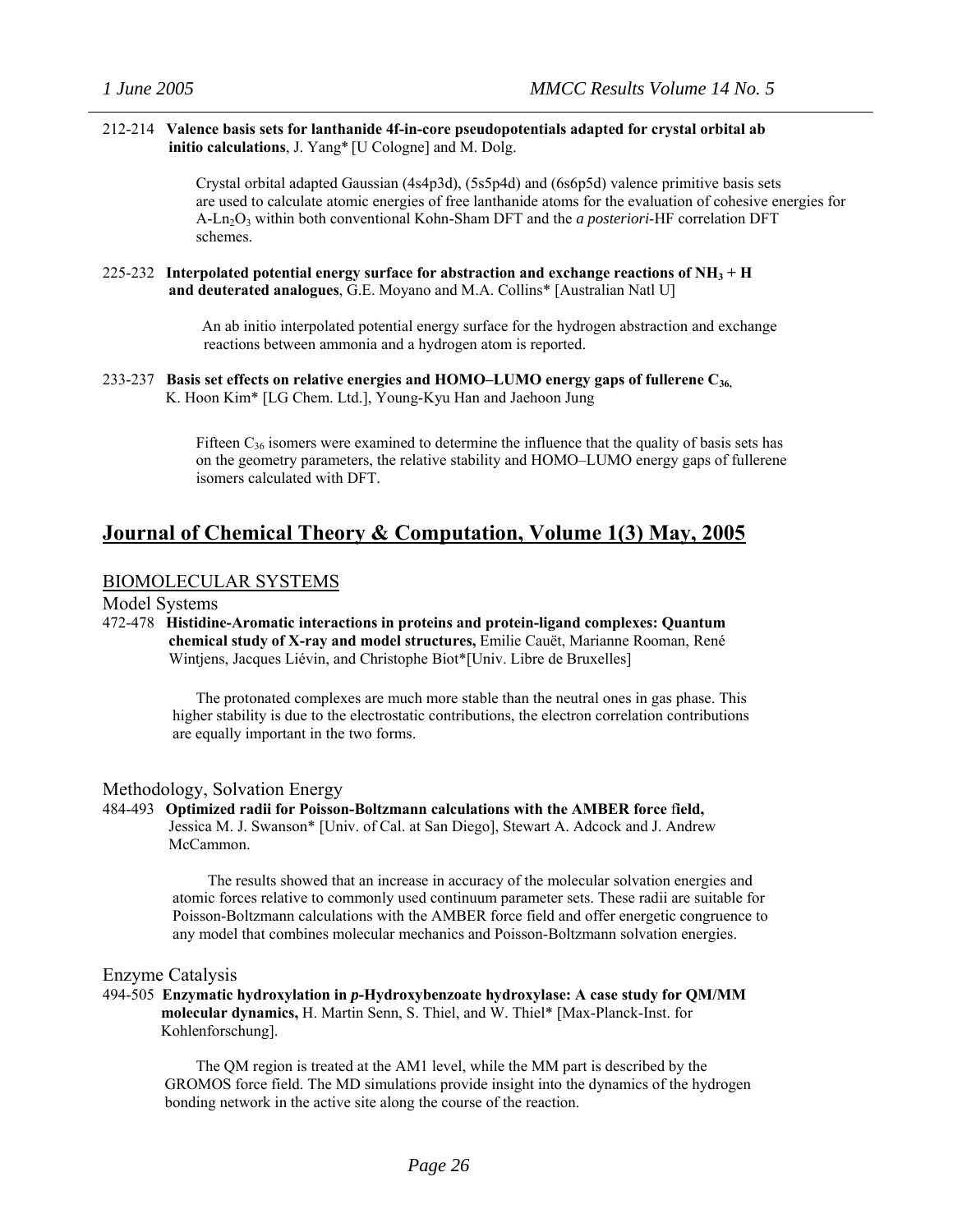# **4. A D D R E S S E S O F P R I N C I P A L A U T H O R S**

The production sites for the corresponding or principal authors are given in brackets in the citations. When not designated by the publisher, the first author is assumed to be the principal. Current addresses are listed here.

Nilesh Banavali nilesh.banavali@cornell.edu Dept. of Physiol, Biophys., and Systems Biol. Weill Medical College Cornell University 1300 York Avenue New York, NY 10021, USA

A. Baumgaertner a.baumgaertner@fz-juelich.de Inst. for Solid State Research Forschungszentrum Jülich Jülich, Germany

Ilan Benjamin benjamin@chemistry.ucsc.edu Department of Chemistry University of California Santa Cruz, CA 95064, USA

Avinoam Ben-Shaul [abs@fh.huji.ac.il](mailto:abs@fh.huji.ac.il) Dept. of Phys.Chem. & Fritz Haber Res.Cent. The Hebrew Univ. Jerusalem, 91904, Israel

David L. Beveridge dbeveridge@wesleyan.edu Wesleyan University Hall-Atwater Labs Middletown, CT 06457-0280, USA

T.N. Bhat bhat@nist.gov Biotechnology Div. (831), NIST 100 Bureau Drive, Gaithersburg MD 20899-8314, USA

Thomas C. Bishop bishop@tulane.edu Dept. of Environ. Health Sci. Tulane Univ. HSC 1430 Tulane Ave. SL-29 New Orleans, LA 70112, USA

Christophe Biot Service de Chim. générale Univ. Libre de Bruxelles CP 206/04, Bld du Triomphe B-1050 Bruxelles, Belgium

#### R. A. Böckmann

rainer.boeckmann@bioinf.uni-sb.de Dept. of Biochemistry University of Zürich Winterthurerstrasse 190 CH-8057 Zürich, Switzerland

Alexandre M.J.J. Bonvin a.m.j.j.bonvin@chem.uu.nl Bijvoet C. for Biomol. Research Utrecht University Utrecht, The Netherlands

Stefano Borini stef@chim251.unife.it Dipartimento di Chimica Università di Ferrara Via Borsari 46 I-44100 Ferrara, Italy

Alexandre G. de Brevern debrevern@ebgm.jussieu.fr Eq. de Bioinf. Génom. et Moléc. (EBGM), INSERM U726 Univ. Denis DIDEROT—Paris 7 case 7113, 2, place Jussieu 75251 Paris, France

James M. Briggs jbriggs@uh.edu Dept. of Biology and Biochemistry University of Houston Houston, TX 77204-5001, USA

Patrick Bultinck [Patrick.Bultinck@UGent.be](mailto:Patrick.Bultinck@UGent.be) Dept. of Inorg. & Phys. Chem. Ghent Univ. Krijgslaan 281 (S-3) B-9000 Gent, Belgium

Amedeo Caflisch caflisch@bioc.unizh.ch Department of Biochemistry University of Zurich Winterthurerstrasse 190 CH-8057 Zurich, Switzerland

Shin-Ho Chung shin-ho.chung@anu.edu.au Department of Theoretical Physics Res. School of Physical Sciences Australian National University Canberra, Australia

Michael A. Collins [collins@rsc.anu.edu.au](mailto:collins@rsc.anu.edu.au) Res. Sch. of Chem. Australian National Univ. Canberra, ACT, 0200, Australia Ben Corry [ben@theochem.uwa.edu.auS](mailto:ben@theochem.uwa.edu.au)ch. of Biomed. & Chem. Sci. The Univ. of W. Austr., Crawley WA, 6009, Australia

Gordon M. Crippen gcrippen@umich.edu College of Pharmacy University of Michigan Ann Arbor, MI 48109-1065, USA

Q. Cui Dept. Of Chemistry Univ. of Wisconsin 1101 University Ave Madison, WI 53706, USA

Antoine Danchin adanchin@pasteur.fr Genetics of Bacterial Genomes CNRS/URA2171, Institut Pasteur 28 rue du Docteur Roux 75724 Paris Cedex 15, France

Yong Duan duan@ucdavis.edu UC Davis Genome Center Dept. of Applied Sci. Univ. of California One Shields Ave. Davis, CA 95616, USA

B. J. Edwards bjedwards@chem.engr.utk.edu Dept. of Chemical Engineering University of Tennessee Knoxville, TN 37996-2200, USA

Dario A. Estrin dario@qi.fcen.uba.ar Dept. Quimica Inorg. Univ. Buenos Aires Ciudad Univ. – Pab II C1428EHA, Buenos Aires, Argentina

José D. Figueroa-Villar Dept. de Química Inst. Militar de Engenharia Praça General Tibúrcio 80-Urca 22290-270 Rio de Janeiro, Brazil

Stefan Fischer stefan.fischer @iwr.uni-heidelberg.de IWR-Comp Bio. Univ. Heidelberg Im Neuenheimer Feld 368 69120 Heidelberg, Germany Th. Frauenheim Theoretische Physik Univ. Paderborn Warburger Strasse 100 33098 Paderborn, Germany

Richard A. Friesner [rich@chem.columbia.edu](mailto:rich@chem.columbia.edu) Dept. of Chem. Columbia Univ. 3000 Broadway, MC 3110 New York, NY 10025, USA

Patrick F.J. Fuchs Patrick.Fuchs@ebgm.jussieu.fr alain.alix@univreims.fr Eq. de Bioinf. Génom. et Moléc. (EBGM), INSERM EMI 0346 Université Paris 7 Case Courrier 7113 2 place Jussieu 75251 Paris Cedex 05, France

Federico Gago federico.gago@uah.es Dept. of Pharmacology Univ. of Alcala, E-28871 Alcala de Henares, Madrid, Spain

Oxana Galzitskaya ogalzit@vega.protres.ru Institute of Protein Research Russian Academy of Sciences 142290, Pushchino, Moscow Region, Russia

Angel E. García axg@lanl.gov Theo. Biol. and Biophys. Group T-10 MS K710 Los Alamos National Laboratory Los Alamos, NM 87545, USA

Humberto González-Dı́az Dept. of Org. Chem. Facu. of Pharm. Univ. of Santiago de Compostela 15706, Spain

Philip S. Hammond phil.hammond@targacept.com Targacept, Inc. 200 East First Street, Suite 300 Winston-Salem, NC 27101-4165, **IISA** 

Corwin Hansch Dept. of Chem. Pomona Coll. Claremont, CA 91711, USA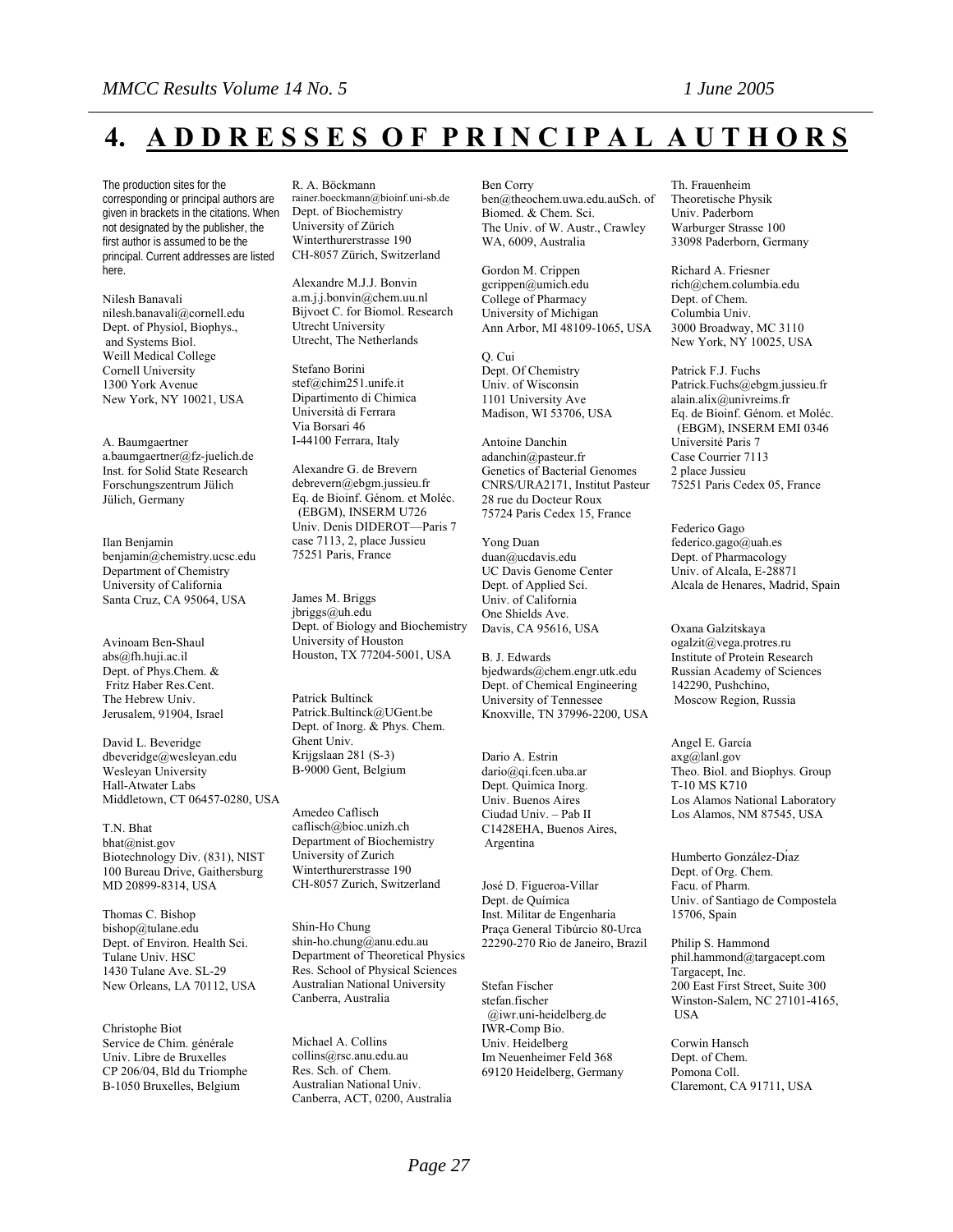P. Shing Ho [hops@onid.orst.edu](mailto:hops@onid.orst.edu) Dept .of Biochem. & Biophys. Oregon State Univ. Agri. and Life Sci. Building 2011 Corvallis, OR 97331-7305, USA

Jorng-Tzong Horng horng@db.csie.ncu.edu.tw Department of Life Science National Central University Chung-Li 320 Taiwan, RO China

Hsien-Da Huang bryan@mail.nctu.edu.tw Dept. of Biol. Sc. and Tech. Institute of Bioinformatics National Chiao Tung University Hsin-Chu 300 Taiwan, RO China

Jesús A. Izaguirre izaguirr@nd.edu Dept. of Comp. Sci. and Engg. University of Notre Dame Notre Dame, IN 46556 USA

Ask F. Jakobsen MEMPHYS—Center for Biomembrane Physics Physics Department Univ. of Southern Denmark Odense, Denmark

Dušanka Janežic dusa@cmm.ki.si National Institute of Chemistry Hajdrihova 19 1000 Ljubljana, Slovenia

Joël Janin janin@lebs.cnrs-gif.fr Lab. d'Enzymologie et de Biochimie Structurales CNRS UPR 9063 91198-Gif-sur-Yvette, France.

Harald Janovjak harald.janovjak@biotec.tu-dresden.de BioTechnological Center University of Technology 01307 Dresden, Germany

Martin Karplus marci@tammy.harvard.edu Lab. Chimie Biophysique, ISIS Univ. Louis Pasteur 4 rue Blaise Pascal 67000 Strasbourg, France and Dept. of Chem. and Chem. Biol. Harvard Univ. Cambridge, MA 02138, USA

Tatsuyuki Kawakubo Facu. of Engg. Toin Univ. of Yokohama Aoba-ku Yokohama 225-8502, Japan

Kyoung Hoon Kim [ykhan@lgchem.com](mailto:ykhan@lgchem.com) Comp. Chem. Laboratory Corporate R & D, LG Chem, Ltd. Res. Park, Daejon, 305-380, Korea

Gerhard Klebe klebe@ mailer.uni-marburg.de Philipps Univ. Marbacher Weg 6 35037 Marburg, Germany

Michael L. Klein klein@lrsm.upenn.edu; Center for Molecular Modeling and Department of Chemistry University of Pennsylvania Philadelphia, PA, USA

Ernst-Walter Knapp knapp@chemie.fu-berlin.de Dept. of Bio., Chem., and Pharm. Inst. of Chemistry Freie Univ. Berlin Takustrasse 6 14195 Berlin, Germany

David A. Kofke kofke@buffalo.edu Dept. of Chemical and Biol. Engg. University at Buffalo The State University of New York Buffalo, NY 14260-4200, USA

Laura Korhonen Laura.Korhonen@uku.fi University of Kuopio POB 1627 70211 Kuopio, Finland

Daniel J. Lacks daniel.lacks@case.edu Dept. of Chemical Engineering Case Western Reserve Univ. Cleveland, OH, USA

Neocles B. Leontis leontis@bgnet.bgsu.edu Chemistry Dept. and Center for Biomol. Sci. Bowling Green State Univ. Bowling Green, OH 43403, USA

Jie Liang jliang@uic.edu Dept. of Bioeng., SEO, MC-063 University of Illinois at Chicago 851 S. Morgan Street, Room 218 Chicago, IL 60607-7052, USA

Klaus R. Liedl Klaus.liedl@uibk.ac.at Inst. of General, Inorganic, and Theoretical Chemistry Univ. Innsbruck Innrain 52a A-6020 Innsbruck, Austria

Thy-Hou Lin thlin@life.nthu.edu.tw Inst. Mol. Med. Dept. of Life Science Natl. Tsing Hua Univ. Hsinchi 30013, Taiwan

Xiang Yang Liu phyliuxy@nus.edu.sg Department of Physics Faculty of Science National Univ. of Singapore 2 Science Drive 3 Singapore 117542, Singapore

Maria Grazia Mamolo Dept. of Pharm. Sciences Piazzale Europa 1 Univ. of Trieste 34127 Trieste, Italy

Neelan J. Marianayagam neelanm@yahoo.com Dept. of Chem. Univ. of Cambridge Cambridge CB2 1EW, U. K.

Claudio Margulis Dept. of Chem. 319 CB Univ. of Iowa Iowa City, IA 52242, USA

Alan E. Mark Dept. of Biophys. Chem. Univ. of Groningen Nijenborgh 4, 9747 AG Groningen, The Netherlands

Kimmo Mattila kimmo.mattila@csc.fi CSC–Scientific Computing Ltd. P.O. Box 405 FIN-02101 Espoo, Finland

Adrien Melquiond Lab. de Biochimie Théorique UPR 9080 CNRS Inst. de Biol. Physico-Chimique et Université Paris 7 13 rue Pierre et Marie Curie 75005 Paris, France

Gaetano T. Montelione guy@cabm.rutgers.edu CABM–Rutgers University 679 Hoes Lane Piscataway, NJ 08854, USA

Dr. Emanuele Paci paci@bioc.unizh.ch University of Zurich Dept. of Biochemistry Winterthurestrasse 190 Zurich, 8057, Switzerland

Géraldine Pascal gpascal@genoscope.cns.fr Genoscope/UMR 8030 Atelier de Genomique Comparative 2 rue Gaston Cremieux 91006 Evry Cedex, France

Nina Pastor nina@servm.fc.uaem.mx Facultad de Ciencias Univ. Autó. del Estado de Morelos Av. Universidad 1001 Col. Chamilpa 62210 Cuernavaca, Morelos, México

M. Germana Paterlini germana@certusoft.com Certusoft, Inc. 7900 W. 78th St., Suite 165 Minneapolis, MN 55439, USA

Stefano Piana piana@power.curtin.edu.au Department of Applied Chemistry Curtin University of Technology GPO Box U1987 Perth, WA 6845, Australia

Maria. J. Ramos [mjramos@fu.up.pt](mailto:mjramos@fu.up.pt) REQUIMTE/Dept. de Química Facu. de Ciências Univ. do Porto Rua do Campo Alegre, 687 4169-007 Porto, Portugal

Chaya S. Rapp rappc@yu.edu Stern College for Women Yeshiva University 245 Lexington Avenue New York, NY 10016, USA

Mauro C. C. Ribeiro mccribei@quim.iq.usp.br Lab. de Espectroscopia Molecular Instituto de Química Universidade de São Paulo Caixa Postal 26077 CEP 05513-970 São Paulo, São Paulo, Brazil

Jeffrey Roach roachjm@email.unc.edu Dept. of Biochem. and Biophys. University of North Carolina Chapel Hill, NC 27599, USA

### *1 June 2005 MMCC Results Volume 14 No. 5*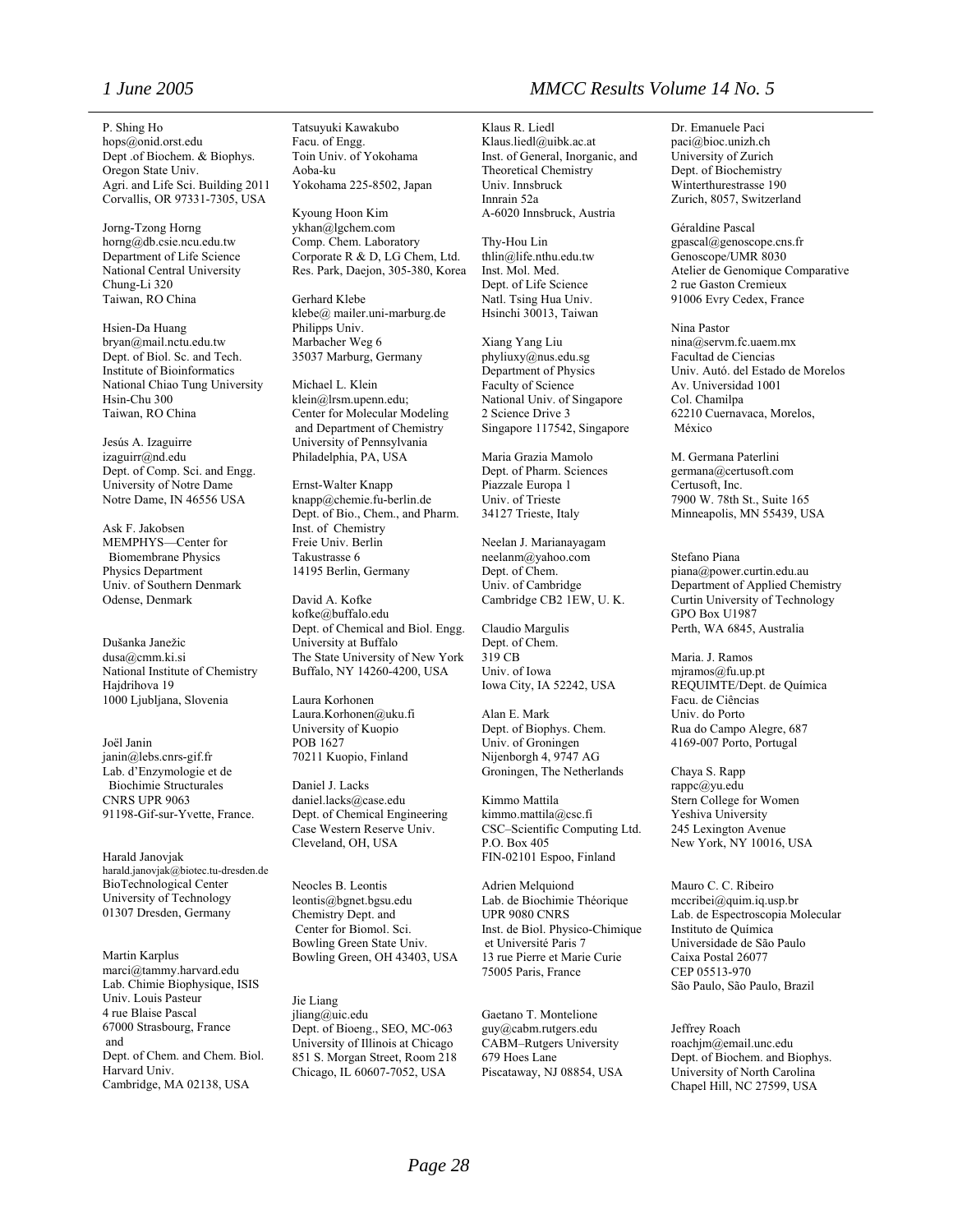Adrian E. Roitberg roitberg@qtp.ufl.edu QTP and Dept. of Chem. Univ. Florida Gainesville, FL 32611, USA

Burkhard Rost rost@columbia.edu Dept. Molec. Biophysics Columbia Univ. 650 W. 168th St. BB217 New York, NY 10032, USA

Benoît Roux [benoit.roux@med.cornell.edu.](mailto:benoit.roux@med.cornell.edu) Dept. of Physiol. and Biophys. Weill Med. Coll. of Cornell Univ. 1300 York Avenue New York, NY 10021, USA

Mark S. P. Sansom mark.sansom@biop.ox.ac.uk Department of Biochemistry University of Oxford Oxford OX1 3QU, UK

Alexander Schug schug@int.fzk.de Institute for Nanotechnology Forschungszentrum Karlsruhe P.O. Box 3640 76021 Karlsruhe, Germany

Hans Martin Senn Max-Planck-Inst. für Kohlenforschung D-45470 Mülheim an der Ruhr, Germany

Brian Shoichet shoichet@cgl.ucsf.edu Graduate Group in Biophysics Univ. of California San Francisco  $1700 \, 4^{th}$  St. San Francisco, CA 94143, USA

Jeremy C. Smith IWR-Comp Mol. Biophys. Univ. Heidelberg Im Neuenheimer Feld 368 69120 Heidelberg, Germany

Jirí Ŝponer sponer@ncbr.chemi.muni.cz Institute of Biophysics Acad. of Sci. of the Czech Rep. Kralovopolska 135 61265 Brno, Czech Republic

Charlie E. M. Strauss cems@lanl.gov Los Alamos National Laboratory Los Alamos, NM 87545, USA

Yuji Sugita sugita@iam.u-tokyo.ac.jp Inst. of Mol. and Cell. Biosci. University of Tokyo Yayoi, Bunkyo-ku Tokyo 113-0032, Japan

Jessica M. J. Swanson Howard Hughes Med. Inst. Cent. for Theor. Biol. Phys. Depts. of Chem. and Biochem., and of Pharmacology Univ. of Cali. at San Diego La Jolla, CA 92093-0365, USA

Annabel Todd annabel.todd@deshaw.com Dept. Biochem. and Mol. Biol. Univ. College London Gower Street London, WC1E 6BT, UK

Joseph W. Toporowski Dept. of Chem. & Biochem. Univ. of Calif. Santa Barbara, CA 93106, USA

Mark E. Tuckerman [mark.tuckerman@nyu.edu](mailto:mark.tuckerman@nyu.edu) Dept. of Struct. Biol. Stanford Univ. Stanford, CA 93405, USA

W.F. van Gunsteren [wfvgn@igc.phys.chem.ethz.ch](mailto:wfvgn@igc.phys.chem.ethz.ch) Lab. of Phys. Chem. Swiss Federal Inst. of Tech. Eidgenössische Tech. Hochschule-Hönggerberg CH-8093 Zurich, Switzerland

Ilpo Vattulainen ilpo.vattulainen@csc.fi Laboratory of Physics and Helsinki Institute of Physics Helsinki University of Technology Helsinki, Finland

Gregory A. Voth voth@chem.utah.edu Dept. of Chemistry University of Utah 315 S. 1400 E., Rm. 2020 Salt Lake City, UT 84112-0850, USA

Michael E. Wall mewall@lanl.gov Comp. and Comput'l Sci. Div. Los Alamos National Laboratory Mail Stop B256 Los Alamos, NM, 87545, USA

Wei Wang wangwei@nju.edu.cn Natl. Solid State Microstruct. Lab. Institute of Biophysics and Department of Physics Nanjing University Nanjing 210093, PR China

William J. Welsh welshwj@umdnj.edu Univ. of Medicine and Dentistry of New Jersey 675 Hoes Lane Piscataway, NJ 08554, USA

Di Wu Dept. of Chem. and Biol. Engg. University at Buffalo The State University of New York Buffalo, NY 14260-4200, USA

Yi Xiao yxiao@mail.hust.edu.cn Biomol. Physics and Mdlng. Group Department of Physics Huazhong Univ. of Sci. and Tech. Wuhan 430074, Hubei, China

J. Yang [jyang0@uni-koeln.de](mailto:jyang0@uni-koeln.de) Inst. of Theor.Chem. Univ. of Cologne Greinstr. 4 D-50939 Cologne, Germany

Darrin M. York york@chem.umn.edu Dept. of Chem. Univ. of Minnesota Minneapolis, MN 55455, USA

F. Marty Ytreberg fmy1@pitt.edu Dept. of Comp. Bio. Grad. School of Public Health Univ. Pittsburgh 200 Lothrop St. Pittsburgh, PA 15261, USA

Wenjun Zheng zhengwj@helix.nih.gov Laboratory of Comp. Biology Natl. Heart, Lung, and Blood Inst. National Institutes of Health Bethesda, MD 20892, USA

Gerhard Zifferer gerhard.zifferer@univie.ac.at Institut für Physikalische Chemie der Universität Wien Währinger Straße 42 A-1090 Wien, Austria

Huan-Xiang Zhou zhou@sb.fsu.edu Dept. of Physics Florida State Univ. Tallahassee, FL 32306, USA